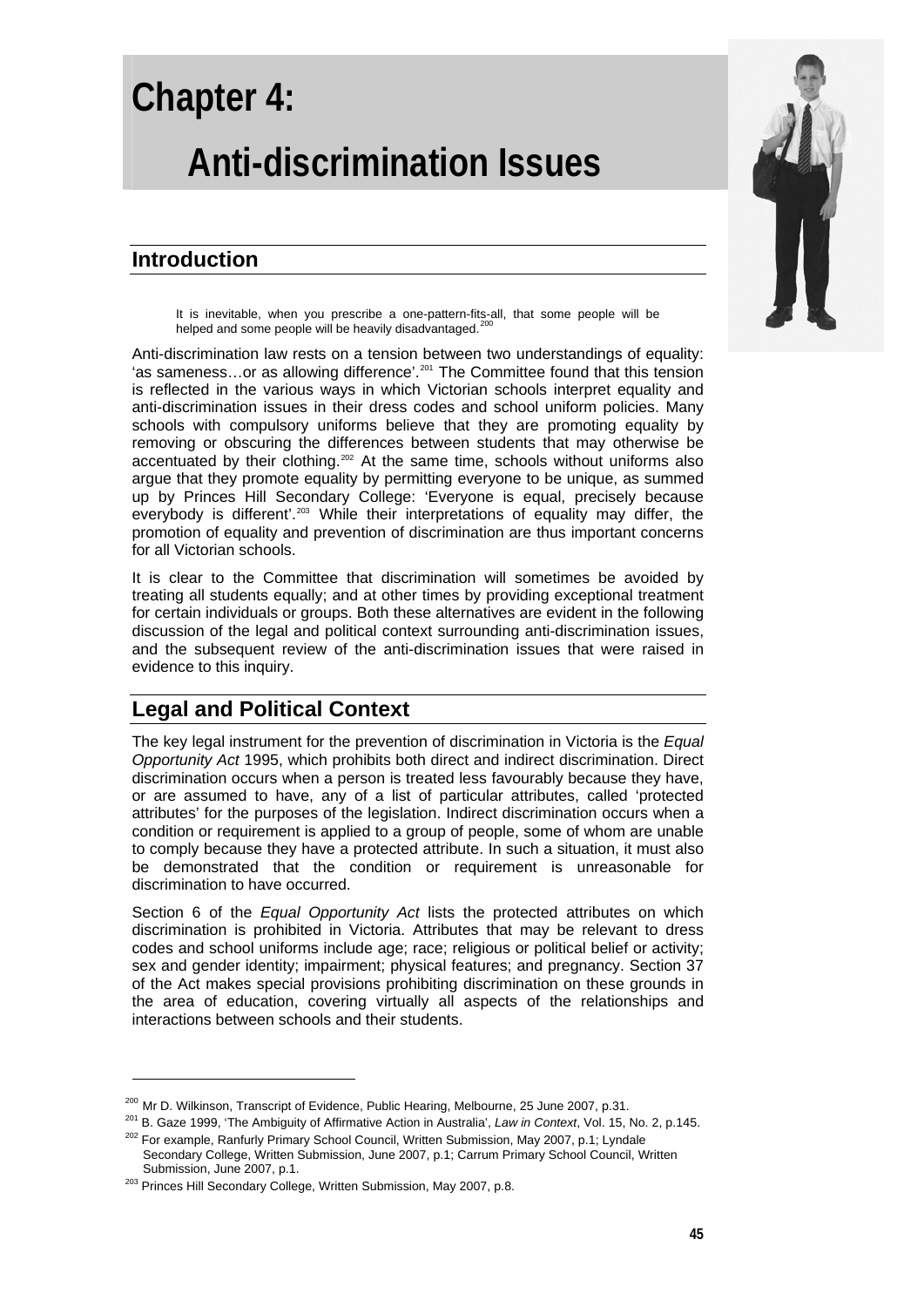**'Promoting equality through the school community is vital in minimising discrimination on the basis of clothing and image. The uniform policy at Melbourne Girls' College ensures that students are not defined or judged by the clothes that they wear but are celebrated for their talents and unique personalities.'**

Erika Codognotto, Year 11 Student, Melbourne Girls' College

However, section 40(1) of the Act provides a specific exception relating to school dress codes and uniform policies, as well as rules for student behaviour:

- 1) An educational authority may set and enforce reasonable standards of dress, appearance and behaviour for students.
- 2) In relation to a school, without limiting the generality of what constitutes a reasonable standard of dress, appearance or behaviour, a standard must be taken to be reasonable if the educational authority administering the school has taken into account the views of the school community in setting the standard.

The exception was inserted due to concerns that school students would invoke the legislation against any school rules that they viewed as 'too restrictive or unreasonable'.<sup>[204](#page-1-0)</sup> It was noted that schools would regard such rules as 'essential for maintaining school discipline', and that this stance would usually be supported by the school communities. The exception represents an attempt to balance the rights of schools to set rules and standards, against the individual rights of their students.<sup>[205](#page-1-1)</sup>

In the Committee's view, the exception does not mean that schools do not need to consider anti-discrimination issues in their dress codes and school uniform policies. Dr Helen Szoke, Chief Executive Officer, Victorian Equal Opportunity and Human Rights Commission, explained to the Committee that considerable uncertainty still exists about how the law may be applied in practice:

It will be a challenge for you and it will be a challenge for us if the matter comes before us as a discrimination complaint, but basically the imprecise nature of the terminology in the section 40 provisions around reasonableness is to take into account the views of the school community. How that is applied and the level of detail that applies in that regard has not really been tested, if you like, with any judicial interpretation.

While the wording of the Act may be imprecise, the Committee believes it is unlikely to extend to policies that are openly discriminatory.

Any policy developed by a 'public authority' in Victoria, including a government school, is also now required to comply with the *Charter of Human Rights and Responsibilities Act* 2006 (the *Human Rights Charter*). The *Human Rights Charter* makes a number of provisions relevant to anti-discrimination issues that may be relevant to dress codes and school uniform policies. For instance, Section 8 provides that 'Every person has the right to enjoy his or her human rights without discrimination'. The *Human Rights Charter* also provides for a number of rights relating to freedom of thought, expression, religion and culture.

Nevertheless, section 7 of the *Human Rights Charter* provides that any of these rights may be subject to 'such reasonable limits as can be demonstrably justified in a free and democratic society'. School dress codes and uniform policies may be considered to be among such reasonable limits. The reasonableness of a limit must take account of various factors, such as the importance of the limitation, the nature of the right, and whether any less restrictive measures are available to achieve the same purpose.

In May 2007, the Committee wrote to the Victorian Equal Opportunity and Human Rights Commission and equivalent bodies interstate, seeking information about any enquiries or complaints concerning dress codes or uniform policies in schools. It appears that very few such issues are brought before the various antidiscrimination bodies: New South Wales reported two complaints over the period 2001 to 2007, Western Australia reported one case since 1997 and both Tasmania and the Northern Territory reported there have been no complaints of this nature

<sup>204</sup> Hon J. Wade MP, Attorney-General, Victoria, *Second Reading, Equal Opportunity Bill,* Legislative

<span id="page-1-2"></span><span id="page-1-1"></span>

<span id="page-1-0"></span>Assembly, Hansard, 1 May 1996, p.1249.<br><sup>205</sup> ibid.<br><sup>206</sup> Dr H. Szoke, Chief Executive Officer, Victorian Equal Opportunity and Human Rights Commission, Transcript of Evidence, Public Hearing, Melbourne, 30 April 2007, p.20.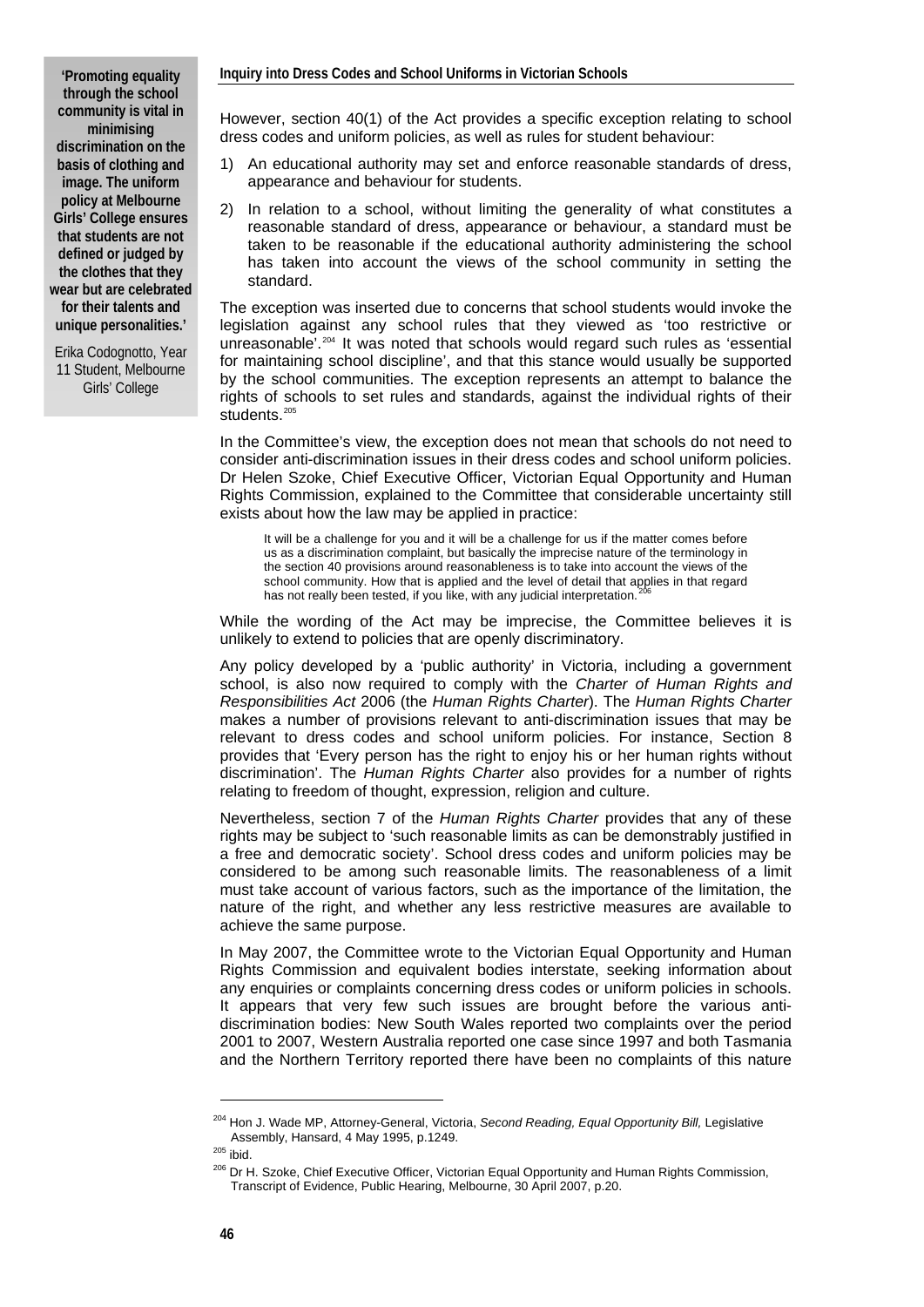lodged. The South Australian Commissioner for Equal Opportunity did not quantify complaints but outlined a small number of typical examples of claims of discrimination, while the Victorian Equal Opportunity and Human Rights Commission reported eight enquiries or complaints involving school uniforms for the period 1998 to 2007.

Typical issues brought before the Victorian and interstate bodies include:

- age discrimination (uniform policy applied differently depending on year level);
- gender discrimination (girls being required to wear skirts; more restrictive hair or jewellery requirements for boys);
- religious discrimination (students being asked to remove jewellery or other items with religious significance); and
- physical features discrimination (two cases in Victoria of students being suspended for having visible facial piercings).

While few complaints of discrimination in dress codes and school uniform policies are brought before the various anti-discrimination bodies, the Committee is aware that many similar allegations are dealt with by schools and departmental education officers on a daily basis.<sup>[207](#page-2-0)</sup> Periodically, this type of conflict is also raised in the media, often damaging the image of the students, parents or school personnel involved in the dispute.

The Department of Education and Early Childhood Development makes a general reference to the relevant anti-discrimination legislation in its guidelines on student dress codes, and lists some of the grounds on which it may apply:

The implications of equal opportunity legislation are such that schools may be required to publicly demonstrate that their [uniform] policy is not discriminatory. With regard to a dress code, schools cannot discriminate, either directly or indirectly, against students on the basis of their sex, race, ethnic group, nationality, religious beliefs, marital status,<br>colour or disability.<sup>[208](#page-2-1)</sup>

The document goes on to address the different approaches schools will need to adopt to prevent both direct and indirect discrimination.<sup>[209](#page-2-2)</sup> Direct discrimination, for the Department, is avoided by making rules that 'apply consistently to all students'. Indirect discrimination, or 'the unequal impact of apparently neutral rules on students of different backgrounds', is to be avoided through the use of individual exemptions.

The guidelines go on to identify specific circumstances in which 'legal requirements necessitate that grounds of exemption must be provided'.<sup>[210](#page-2-3)</sup> These are: religious belief; ethnic or cultural background; disability; health condition; and the demonstration of 'particular economic hardship'. The Committee notes that the Department's list differs from the list of protected attributes named in the *Equal Opportunity Act* 1995. The Committee also notes that the departmental guidelines require updating to include advice about the implications for government schools of the introduction of the *Charter of Human Rights and Responsibilities Act* 2006.

The Committee also heard that anti-discrimination law is promoted in the nongovernment education sector. The Catholic Education Commission of Victoria noted in its written submission that the Melbourne Archdiocese provides advice to schools upon request regarding compliance with the *Equal Opportunity Act* 1995.<sup>[211](#page-2-4)</sup> Similarly, Mr Andrew Smith, Deputy Chief Executive, Association of Independent Schools of Victoria, told the Committee that the Association will 'quite often'

<span id="page-2-0"></span> $207$  Information supplied by the regional offices of the Department of Education and Early Childhood Development, in response to a request from the Education and Training Committee for data on the number and type of cases and complaints associated with dress codes and school uniforms over the

period January 2005 to June 2007.<br><sup>208</sup> Department of Education and Early Childhood Development 2007, 'Student dress code', section 4.8<br>(updated May 2006). Victorian Government Schools Reference Guide. DEECD. Melbourne.

<span id="page-2-4"></span>

<span id="page-2-3"></span><span id="page-2-2"></span><span id="page-2-1"></span><sup>&</sup>lt;sup>209</sup> ibid.<br><sup>210</sup> ibid.<br><sup>211</sup> Catholic Education Commission of Victoria, Written Submission, May 2007, p.1.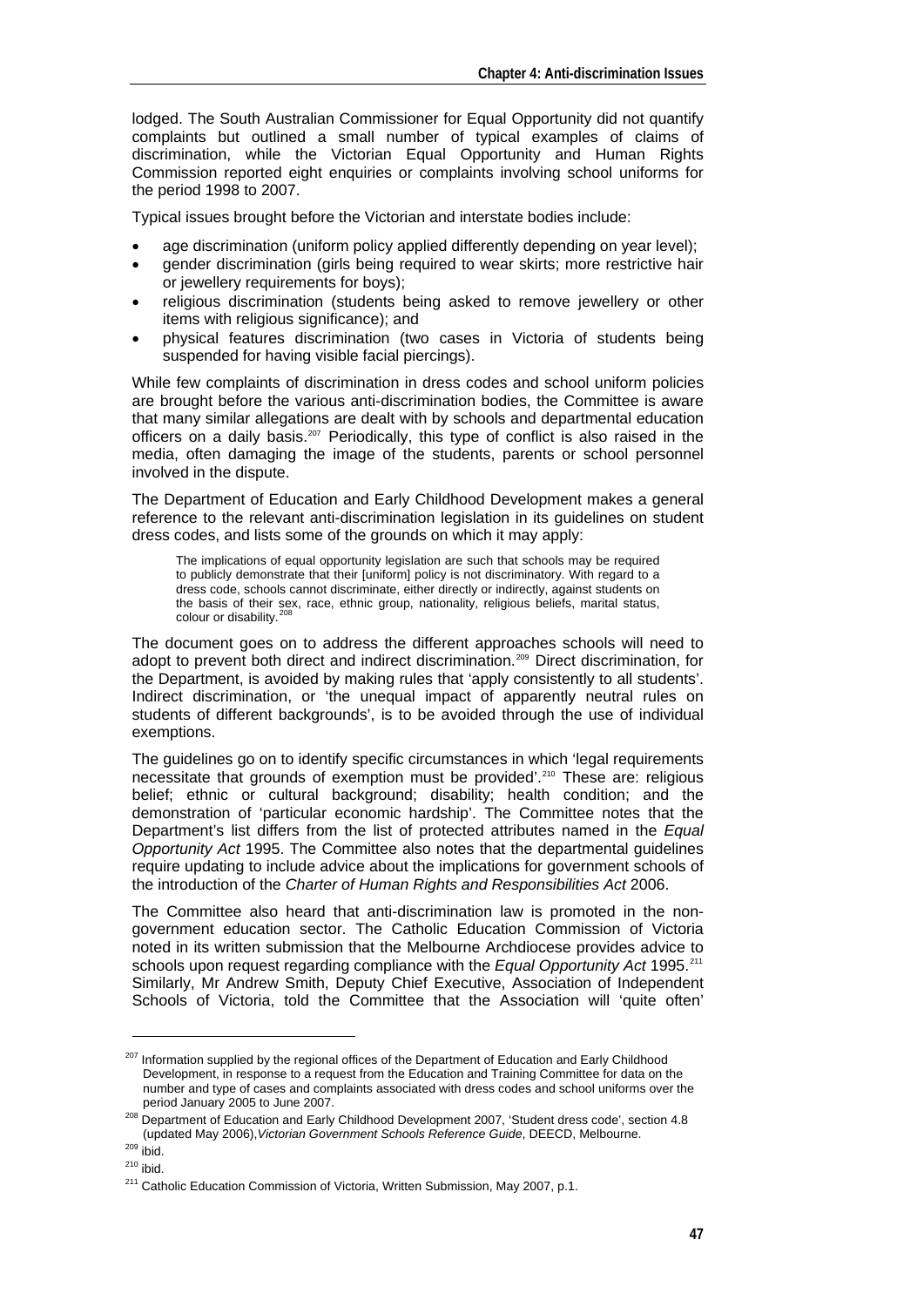respond to queries relating to what is appropriate policy under equal opportunity legislation.<sup>[212](#page-3-0)</sup>

The Committee concurs that schools should seek to ensure that their dress codes and school uniform policies are non-discriminatory. Schools should do so both to mitigate legal risk, and to reflect and promote values of equality and respect in their communities. The following discussion outlines some of the major antidiscrimination issues that have arisen in submissions to this inquiry, which schools may need to address in their dress codes and uniform policies.

**Recommendation 4.1:** That the Department of Education and Early Childhood Development, in partnership with the Victorian Equal Opportunity and Human Rights Commission, publish guidelines to clarify schools' legal obligations under the *Equal Opportunity Act* 1995 and the *Charter of Human Rights and Responsibilities Act* 2006. Such guidelines should include:

- detailed advice on legal requirements and how these are best implemented in practice;
- greater clarity regarding the legal rights and responsibilities of all members of the school community with respect to dress codes and school uniform policies; and
- specific examples of relevant case law to support general legal advice.

#### **Gender and Gender Identity**

The Victorian Department of Education and Early Childhood Development recognises gender differences in dress codes and school uniform policies as an area of risk with respect to discrimination. The Department's guidelines state that:

School councils are... advised to formulate, as far as practicable, dress code requirements that are similar for both sexes. In general, where options are to be available, they should be available to both boys and girls. $^{213}$  $^{213}$  $^{213}$ 

The Committee recognises that school uniforms with gender-specific options would not necessarily be discriminatory. Discrimination issues only arise where differences in gendered uniforms advantage one group over another. The Committee found several examples in evidence to the inquiry where this may be the case.

As Dr Helen Szoke, Chief Executive Officer, Victorian Equal Opportunity and Human Rights Commission, told the Committee, school uniforms that involve a significant price differential between items for boys and girls items may constitute direct sex discrimination.<sup>[214](#page-3-2)</sup> In its review of Victorian school uniform price lists, the Committee noted some examples where girls are required to wear a 'dress hat' costing \$50 or more, while boys at the same school are able to wear an inexpensive legionnaire style hat.[215](#page-3-3) The Committee also found that items such as woollen tunics and kilts are frequently far more costly than the items required for male students at the same schools (refer Chapter 6 for further information on costs of school uniforms in Victorian schools). While the Committee recognises that the durability of these garments may offset the purchasing cost, schools are advised to seek to minimise the impact of gender-specific items on the overall cost of school uniforms.

<span id="page-3-0"></span><sup>&</sup>lt;sup>212</sup> Mr A. Smith, Deputy Chief Executive, Association of Independent Schools of Victoria, Transcript of

<span id="page-3-1"></span>Evidence, Public Hearing, Melbourne, 14 May 2007, p.33. 213 Department of Education and Early Childhood Development 2007, 'Student dress code', section 4.8

<span id="page-3-2"></span><sup>(</sup>updated May 2006),*Victorian Government Schools Reference Guide*, DEECD, Melbourne. 214 Dr H. Szoke, Chief Executive Officer, Victorian Equal Opportunity and Human Rights Commission,

<span id="page-3-3"></span> $215$  Education and Training Committee analysis of 60 school uniform policies and price lists, October 2007.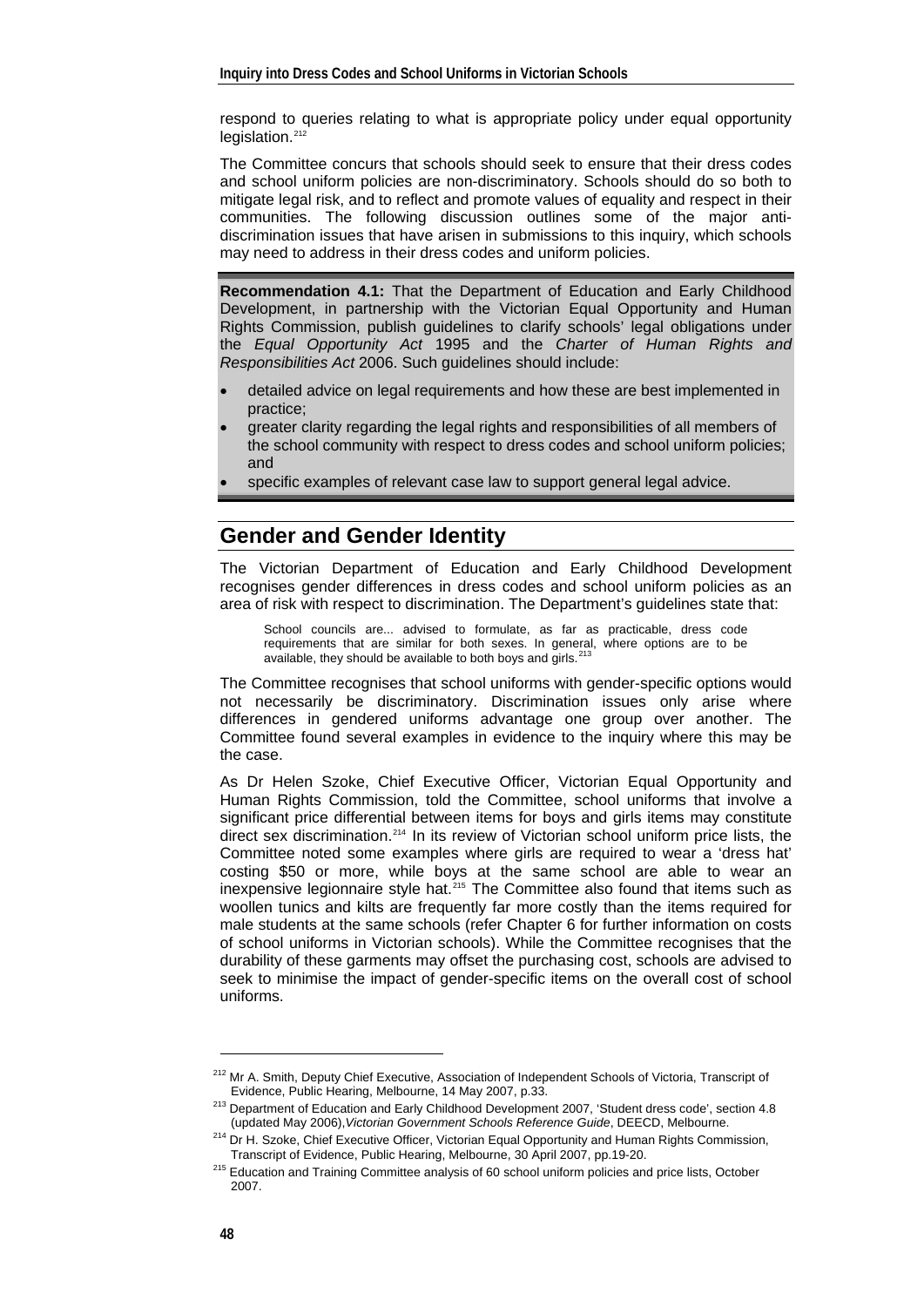The Committee also heard concerns that a requirement for girls to wear skirts or dresses may constitute a form of gender discrimination.[216](#page-4-0) The Committee's survey found that 39.5 per cent of Victorian schools require girls to wear skirts or dresses in summer, and 31.0 per cent require girls to wear skirts or dresses in winter.<sup>[217](#page-4-1)</sup> Figures 4.1 and 4.2 show that these requirements differ<br>significantly across education significantly sectors.

Girls are most likely to be required to wear skirts or dresses in both summer and winter at independent schools, and least likely to have such requirements in the government sector. This may reflect the tendency for independent schools to adopt more traditional uniform designs, and for government schools to choose less traditional and more practical garments. Girls are slightly more likely to be required to wear skirts or dresses in summer than in winter in all sectors. Another finding of note is that all of the single-sex girls schools that participated in the survey require their students to wear skirts or dresses in summer, and only a small proportion provides other options in their winter uniform. Most of these schools are in the independent or Catholic sectors.<sup>[218](#page-4-2)</sup>

**Figure 4.1: Policies on skirts or dresses for girls in summer in Victorian schools, by sector (%) (2007)** 



Source: Education and Training Committee, *Dress Codes and School Uniforms in Victorian Schools Survey*, August – September 2007.

**Figure 4.2: Policies on skirts or dresses for girls in winter in Victorian schools, by sector (%) (2007)** 



Source: Education and Training Committee, *Dress Codes and School Uniforms in Victorian Schools Survey*, August – September 2007.

<span id="page-4-0"></span><sup>&</sup>lt;sup>216</sup> For example, Ms Trudy Little, Parent, Written Submission, March 2007, p.1; Grey Street Primary School, Written Submission, May 2007, p.1; Ms L. Forrest, Year 11 Student, University High School, Transcript of Evidence, Public Hearing, Legislative Assembly Chamber, Melbourne, 6 September 2007, p.9. 217 Education and Training Committee, *Dress Codes and School Uniforms in Victorian Schools Survey*,

<span id="page-4-1"></span>August – September 2007.<br><sup>218</sup> ibid.

<span id="page-4-2"></span>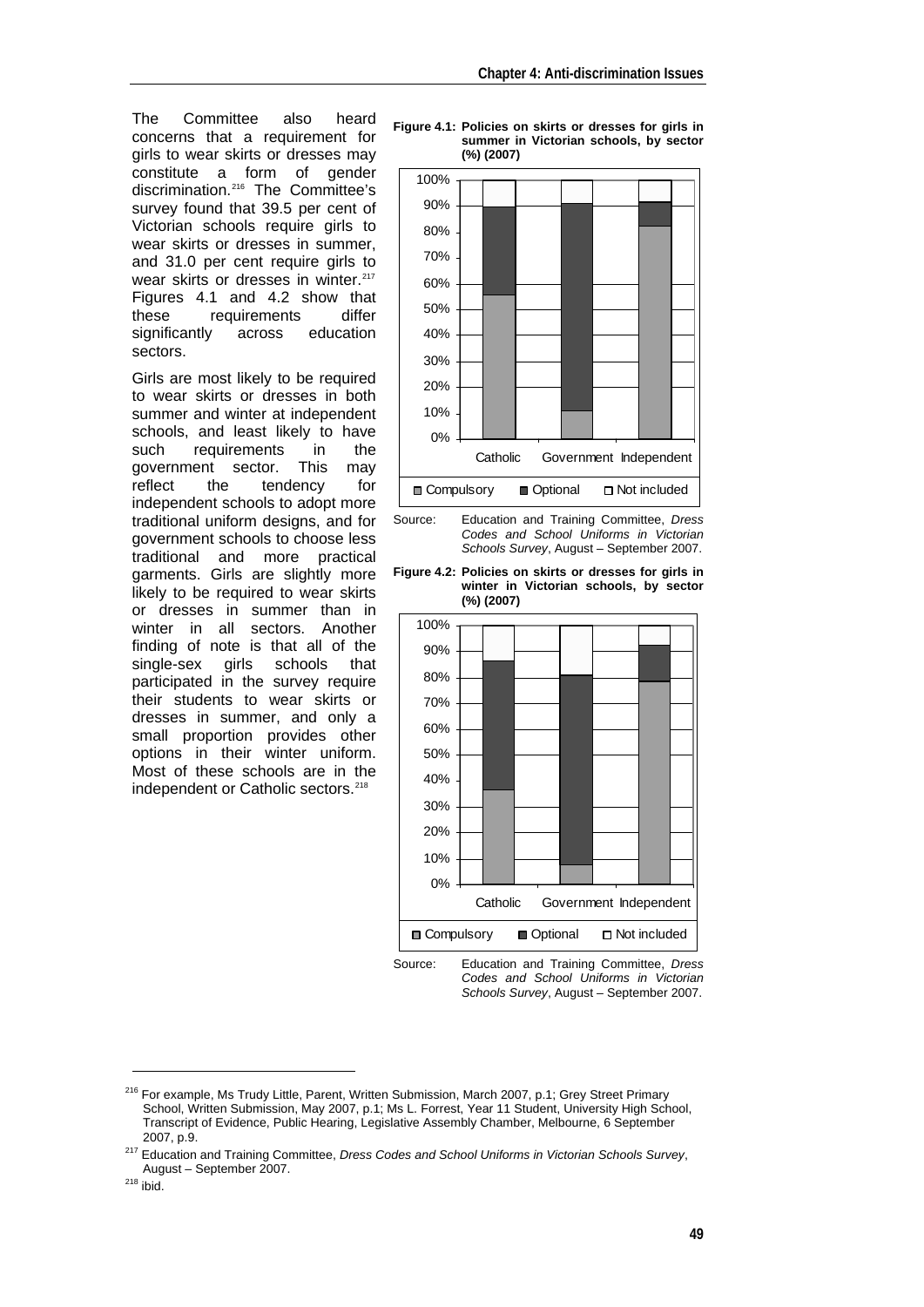#### **Inquiry into Dress Codes and School Uniforms in Victorian Schools**

**'What type of world do we live in where girls sometimes are not even allowed to wear pants? Do you realise how cold it gets on public transport at 7.30 a.m. when you are only wearing tights? What is it with boys not being allowed to have their hair longer than the collar? That is not only sexist, it is archaic.'** 

Lizzie Forrest, Year 11 Student, University High **School** 

The Committee heard concerns that being required to wear a dress or skirt may constrain girls' participation in some school activities, especially physical education.[219](#page-5-0) Figure 4.3 shows that significantly fewer schools require girls to wear skirts or dresses for PE classes than for normal school activities, indicating that most girls are being given opportunities to change into more suitable clothing.[220](#page-5-1) However, as noted in the previous chapter, children may also engage in unscheduled physical activity during the school day, through active play or active transport. The Committee therefore encourages schools to consider whether the requirement for girls to wear skirts or dresses may compromise their participation in activities such as cycling to and from school, lunchtime sports and other physical activities in the playground.





Source: Education and Training Committee, *Dress Codes and School Uniforms in Victorian Schools Survey*, August – September 2007.

A number of measures are available to schools to address this potential inequality. Schools with compulsory skirts or dresses could permit female students to wear a sports uniform or other alternative clothing during lunchtime, or on the way to and from school. One school reported that it permits girls to wear the school sports shorts underneath their tunics, $221$  while another includes a 'skort' in its girls uniform (shorts that have a front covering to resemble a skirt).<sup>[222](#page-5-3)</sup> The Committee notes that many schools, particularly in the government sector, give girls the option to either wear skirts or dresses, or shorts or trousers similar to those worn by boys. The Committee agrees that choice may be the most important factor in equality for female students, as it should not be assumed that all girls have the same preferences. Girls may feel equally strongly about wearing a skirt or a dress to express their femininity, as they do about wearing shorts or trousers to facilitate their participation in physical activity.

The issue was also raised with the Committee as to whether boys should be given the choice to wear the same items available to girls. Although no submissions to the inquiry reported incidents of male students dressing in girls uniforms, one school noted in its written submission that this 'could conceivably be a problem one day'.[223](#page-5-4) The Committee believes that such a scenario goes beyond considerations of equality between the sexes, and raises more complex issues around student sexual orientation or gender identity; also both protected attributes under the *Equal Opportunity Act* 1995. Mr Matthew Carroll, Manager, Human Rights Unit, Victorian Equal Opportunity and Human Rights Commission, explained to the Committee that any such situations would require delicate handling:

The fundamental obligation under the Equal Opportunity Act to students who are transgender or intersex is to provide a safe and supportive schooling environment.

<span id="page-5-0"></span><sup>&</sup>lt;sup>219</sup> For example, Hawkesdale P–12 College School Council, Written Submission, May 2007, p.1.<br><sup>220</sup> Education and Training Committee, *Dress Codes and School Uniforms in Victorian Schools Survey*,

<span id="page-5-2"></span><span id="page-5-1"></span>August – September 2007.<br>
<sup>221</sup> Ms S. Porzig, Acting Principal, Swan Marsh Primary School, Written Submission, May 2007, p.1.<br>
<sup>222</sup> Respondent, Education and Training Committee, *Dress Codes and School Uniforms in Victori* 

<span id="page-5-4"></span><span id="page-5-3"></span><sup>&</sup>lt;sup>223</sup> Trafalgar Primary School, Written Submission, May 2007, p.1.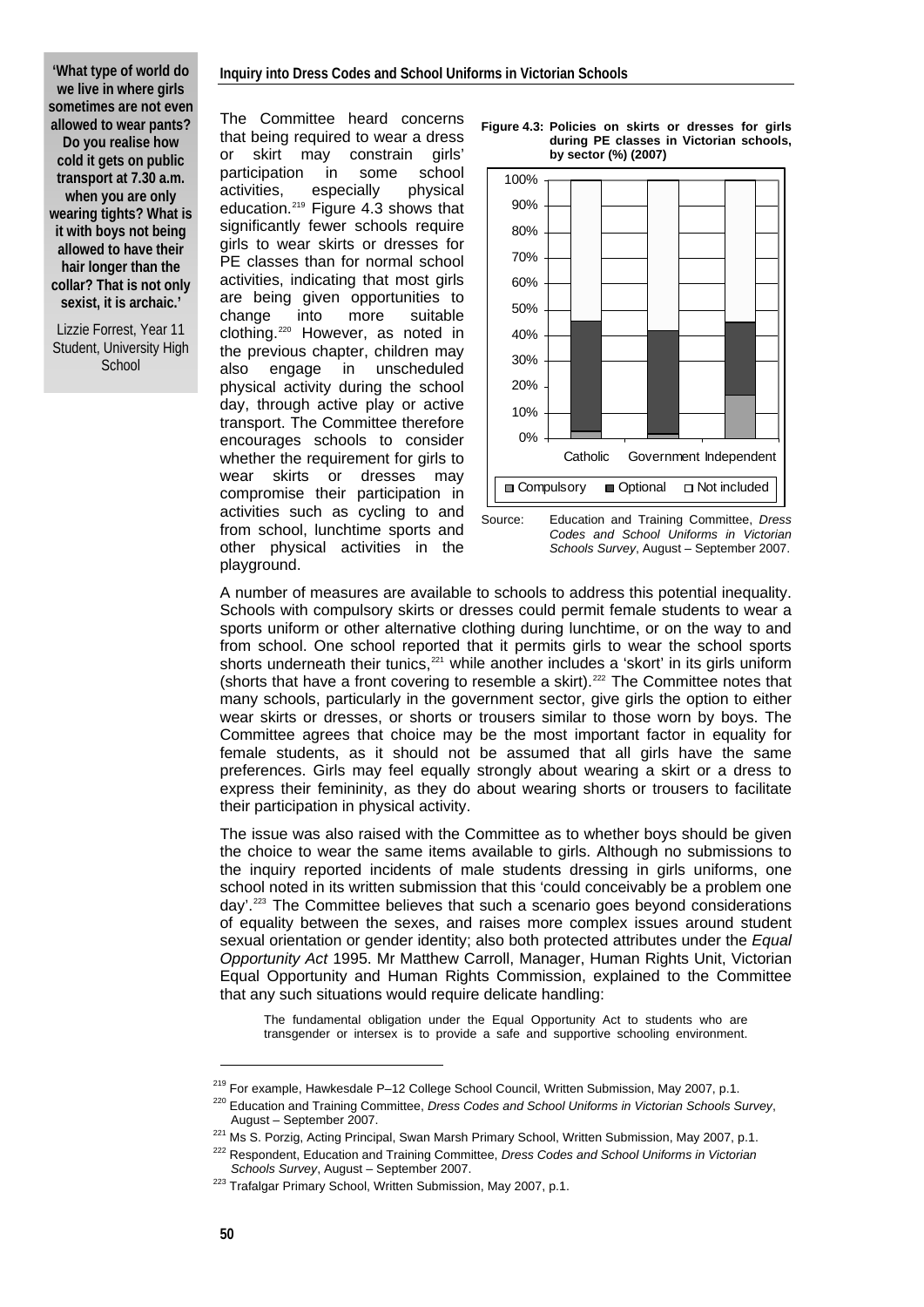There will be a number of issues to work through there of which uniform will be one of the most visibly pressing but needing to be managed within the context of a range of other issues as well. $^{224}$  $^{224}$  $^{224}$ 

As this area is yet to be tested, the Committee advises that such situations be left to the sensitivity and discretion of individual schools, students and families. The Committee does not feel that such complex issues need to be specifically addressed in schools' dress codes or uniform policies at this point in time.

The Committee is also aware that dress codes and school uniform policies may include other standards for student appearance that may be perceived as discriminatory on the basis of gender. In 1995, the Victorian Anti-Discrimination Tribunal (now the Victorian Equal Opportunity and Human Rights Commission) heard a case from a male student who had been suspended from school for refusing to cut his hair to the length specified for boys: 'collar length at a maximum'. The case for the student argued that the school did not restrict hair length for girls, and the policy was therefore discriminatory. The school argued that the policy was aimed at fostering neatness in the school, and although it differentiated between the sexes, it did not treat them unequally.<sup>[225](#page-6-1)</sup>

While acknowledging that the school may have had 'the best of motives' for its student appearance policy, the Tribunal found in favour of the student.<sup>[226](#page-6-2)</sup> The case shows that equality between the sexes is far from straightforward, and that even a well-intentioned school uniform policy may be inadvertently discriminatory. The Committee therefore advises schools to take special care to consider gender equality in standards relating to student dress and appearance.

**Recommendation 4.2:** That the Department of Education and Early Childhood Development publish detailed guidelines relating to the prevention of gender discrimination in dress codes and school uniform policies, including guidelines for student appearance, and clothing choices for female students.

# **Age**

Many schools include items in their uniforms that differ in style or price depending on age group. The Committee found that in most cases, such differences do not constitute discrimination. Different clothing options for different year levels can be a source of pride for students, as markers of progress towards maturity and seniority in the school. Growing students will also inevitably require larger clothing sizes over the course of their schooling, and it may reasonably be expected that this will result in an increase in the price of a school uniform.

The Committee did, however, hear concerns regarding age discrimination, where one student group was thought to be unfairly disadvantaged. The Committee received a series of written submissions from parents of students at one secondary college, outlining concerns about the school's decision to introduce a compulsory blazer for year  $\overline{7}$  students.<sup>[227](#page-6-3)</sup> Although the school indicated that the blazer is to be phased in for other year levels over time, the parents are concerned that the high cost of the blazer unfairly penalises year 7 students and their families. Furthermore, they argue that the school's strict enforcement of the blazer policy constitutes discriminatory treatment of year 7 students in the school.

<span id="page-6-0"></span><sup>&</sup>lt;sup>224</sup> Mr M. Carroll, Manager, Human Rights Unit, Victorian Equal Opportunity and Human Rights Commission, Transcript of Evidence, Public Hearing, Melbourne, 30 April 2007, p.25. 225 *Cope v Girton Grammar School Limited* [1995] VADT 2.

<span id="page-6-3"></span><span id="page-6-2"></span><span id="page-6-1"></span><sup>&</sup>lt;sup>227</sup> Ms M. Reith. Parent. Written Submission, April 2007; Ms C. Mann, Parent, Written Submission, April 2007; Ms L. McCurdy, Parent, Written Submission, April 2007; Ms B. Johns, Parent, Written Submission, May 2007; Ms K. Clarke & Mr L. Challis, Parents, Written Submission, June 2007; Ms K. Rolands, Parent, Written Submission, June 2007.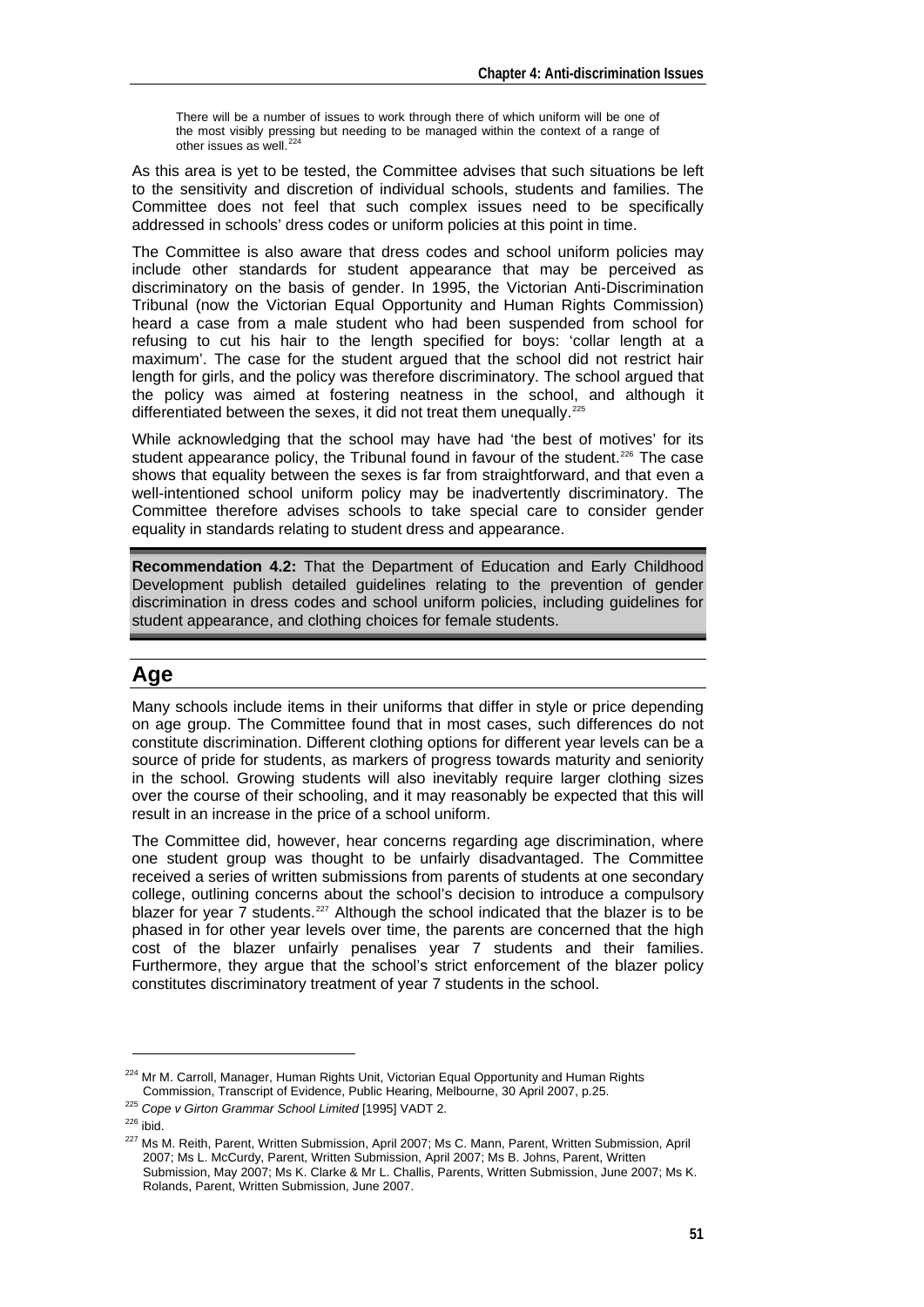The parents took their complaint to the Victorian Equal Opportunity and Human Rights Commission in 2007, but the case was declined as 'misconceived'.<sup>[228](#page-7-0)</sup> In supplementary material provided to the Committee, the Commission explained the meaning of the term:

…while conduct has occurred that would otherwise be discriminatory, an exception in the legislation renders the conduct lawful. $^{22}$ 

As noted earlier in this chapter, section 40(1) of the *Equal Opportunity Act* 1995 provides an exception for schools' standards of student dress and appearance, providing such standards are 'reasonable' and based on community consultation. In the above case, the parents are engaged in ongoing communication with the Department of Education and Early Childhood Development over whether there was sufficient consultation during development of the school's blazer policy.<sup>[230](#page-7-2)</sup>

Mature age students may also have special needs with respect to school uniform policies. Although the Committee did not receive any submissions from adult students in the course of this inquiry, a 1991 research paper suggests that adult students returning to school may have mixed feelings about wearing a school uniform. Some adult students reported that being dressed similarly to other students 'greatly assisted them in feeling "comfortable" and "part of" the school culture'.<sup>[231](#page-7-3)</sup> Other adult students resisted uniforms strongly:

…some noted their prior experiences as adult students in schools where uniform was worn by senior pupils and their feelings of 'exclusion' – not being part of the school pupil group nor the staff. Such was this concern, that some stated that had uniform been in<br>force...they would not have returned to school.<sup>[232](#page-7-4)</sup>

South Australia is the only jurisdiction in Australia to provide specific advice regarding adult students in its policy statement on dress codes and school uniforms:

Councils may need to address the issue of the increasing number of students of postcompulsory age in schools. Canvassing opinion and careful consultation will be necessary in determining the most appropriate dress code for this group.<sup>2</sup>

The Committee encourages Victorian schools to consider the needs of mature age students when developing and reviewing their dress codes or school uniform policies.

## **Physical Attributes**

The Department of Education and Early Childhood Development lists student disabilities and any special health conditions among the grounds on which schools must provide exemptions to their dress codes and school uniform policies.<sup>[234](#page-7-6)</sup> The *Equal Opportunity Act* 1995 lists a number of physical attributes as prohibited grounds for discrimination, including impairment, physical features and pregnancy. For the purposes of this inquiry, the Committee has chosen to address these issues collectively, because of their relatively uncontroversial nature with respect to dress codes and uniform policies in schools. Nevertheless, the Committee recognises that the term 'physical attributes' may encompass a wide range of

<span id="page-7-1"></span><span id="page-7-0"></span><sup>&</sup>lt;sup>228</sup> Ms B. Johns, Parent, Supplementary Submission, October 2007, p.5.<br><sup>229</sup> Supplementary Material provided to the Committee by Victorian Equal Opportunity and Human Rights<br>Commission. June 2007. p.2.

<span id="page-7-2"></span><sup>&</sup>lt;sup>230</sup> Ms B. Johns, Parent, Supplementary Submission, October 2007.<br><sup>231</sup> B. Cocklin 1991, 'Adult Re-entry to Secondary School: the experience and implications', paper presented at the Annual Conference of the Australian Association for Research in Education, Gold

<span id="page-7-4"></span>

<span id="page-7-3"></span>Coast, 26–30 November 1991.<br>
<sup>232</sup> ibid. 233 Department of Education and Children's Services (South Australia) 2007, *Administrative Instructions*<br> *233* Department of Education and Children's Services (South Australia) 20

<span id="page-7-6"></span><span id="page-7-5"></span><sup>&</sup>lt;sup>234</sup> Department of Education and Early Childhood Development 2007, 'Student dress code', section 4.8 (updated May 2006),*Victorian Government Schools Reference Guide*, DEECD, Melbourne.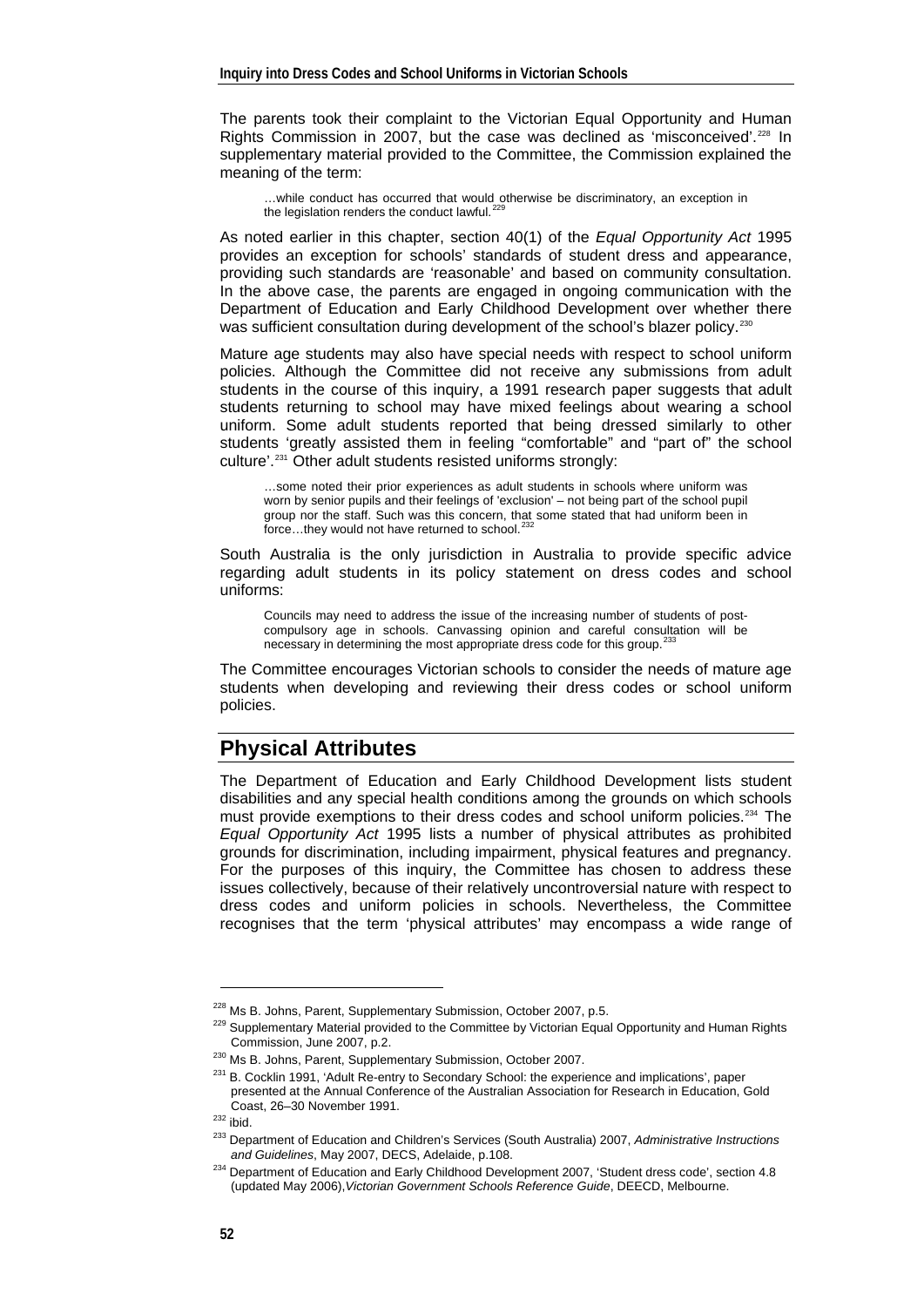permanent and temporary physical features and conditions, and that each one will give rise to unique needs relating to student clothing.

The Committee found that over three-quarters of Victorian schools would permit a full or partial exemption to their dress code or uniform policy for students with special needs arising from an injury, health condition or physical disability.<sup>[235](#page-8-0)</sup> However, 16.0 per cent indicated that they would not permit an exemption for a physical disability and 10.1 per cent would not exempt students for injuries and health conditions. Body shape was even less likely to be seen as valid grounds for an exemption, with only 37.7 per cent of schools stating that exemptions would be permitted and 58.2 per cent stating that they would not.<sup>[236](#page-8-1)</sup>

The number of schools that do not permit exemptions based on physical attributes may appear high, but comments from schools suggest that this may not reflect a lack of accommodation of students' needs. Ten schools commented that their uniform had been purposefully selected to cater for a range of body shapes, sizes or physical attributes. In addition, eight schools made the point that their uniform could be modified or custom-made to accommodate special physical needs.<sup>[237](#page-8-2)</sup> It therefore appears that many schools are accommodating physical attributes in their dress codes or school uniforms at the design phase, rather than through their exemptions policies. The Committee commends such approaches, which seek to provide equal access to the school uniform for a diverse range of students.

The Committee heard concerns regarding the allergies that many students have to certain textiles. Parents Victoria reported that many students are allergic to synthetic fabrics and, that as uniforms are rarely available in 100 per cent natural fibres, the special needs of these students need to be addressed in school uniform policies.[238](#page-8-3) The Committee also heard examples of students being allergic to wool, and noted that some schools supply alternative garments in such cases.<sup>[239](#page-8-4)</sup> The Committee also notes that this issue is readily addressed by some schools, particularly in the government sector, by the inclusion of a wide choice of garments within the school uniform. For example, some schools allow students the choice of a woollen jumper or school windcheater and/or the choice of skirts and trousers made in different fabrics.<sup>[240](#page-8-5)</sup>

## **Religion, Ethnicity and Culture**

The Victorian Department of Education and Early Childhood Development's guidelines state that exemptions to dress codes and school uniform policies must be provided where a student's religious, ethnic or cultural background may be compromised:

Legal requirements necessitate that grounds of exemption must be provided where:

- An aspect of the code offends a religious belief held by the student/parents/guardians
- An aspect of the code prevents the student from complying with a requirement of their ethnic or cultural background.<sup>[241](#page-8-6)</sup>

The Committee did not find that culture or ethnicity in themselves present any current concerns for dress codes or uniform policies in Victorian schools, distinct from those discussed with respect to religion. For example, Dr Mark Rose, Committee of Management, Victorian Aboriginal Education Association Inc,

<span id="page-8-0"></span><sup>&</sup>lt;sup>235</sup> Education and Training Committee, *Dress Codes and School Uniforms in Victorian Schools Survey,* August – September 2007.

<span id="page-8-3"></span>

<span id="page-8-2"></span><span id="page-8-1"></span><sup>&</sup>lt;sup>236</sup> ibid.<br><sup>237</sup> ibid. <sup>237</sup> Parents Victoria, Written Submission, June 2007, p.3. <br><sup>239</sup> Respondents, *Education and Training Committee, Dress Codes and School Uniforms in Victorian* 

<span id="page-8-4"></span>*Schools Survey*, August – September 2007. 240 Education and Training Committee analysis of 60 school uniform policies and price lists, October

<span id="page-8-6"></span><span id="page-8-5"></span><sup>2007.&</sup>lt;br><sup>241</sup> Department of Education and Early Childhood Development 2007, 'Student dress code', section 4.8 (updated May 2006),*Victorian Government Schools Reference Guide*, DEECD, Melbourne.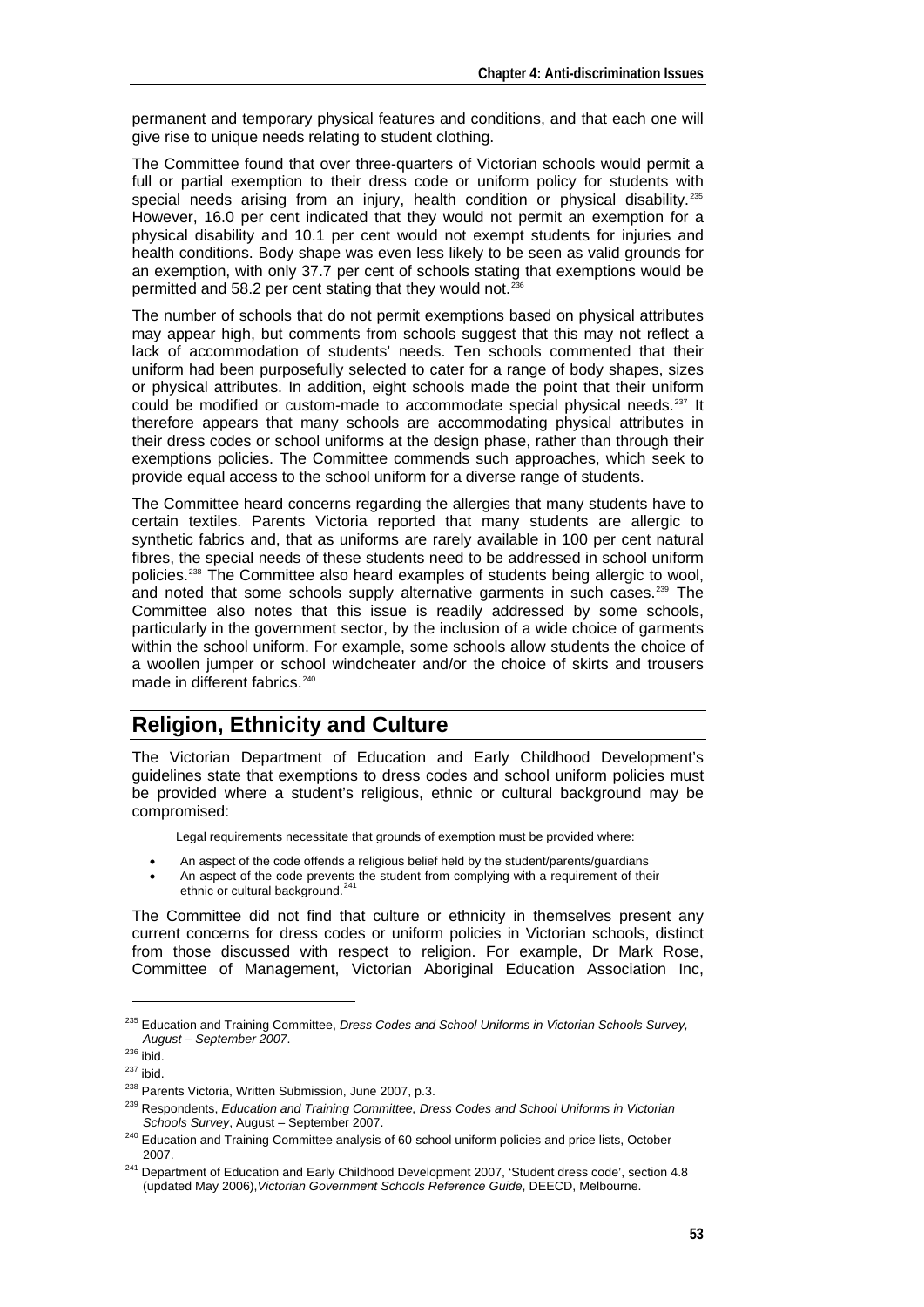Ethnic Communities' Council of Victoria

indicated that there are no particular issues around dress codes or school uniforms in terms of Australian indigenous culture:

…if I was the kid, if I had to come up with an excuse, I would probably throw that one on the table. We cannot see [a uniform issue] that would be a cultural barrier. An economic barrier, yes; because of cultural imperatives, maybe, but no.<sup>2</sup>

Written submissions from the Ethnic Communities' Council of Victoria and the Victorian Multicultural Commission also focused on the wearing of items with religious significance, as well as school uniform costs, as the most significant considerations for culturally diverse communities in Victoria.<sup>[243](#page-9-1)</sup>

Victoria is home to people of many religions, many of whom are required by their faith to wear particular garments or other items. The Committee found that 6.1 per cent of schools currently have students exempted from their uniform policy on the basis of religion or culture and that 49.2 per cent would allow such an exemption if requested.[244](#page-9-2) From the comments provided in the survey, it appears to the Committee that many more have simply not been confronted with the issue of exemptions based on religious grounds and would be likely to negotiate such requests case-by-case. The Committee nevertheless heard of some examples where items with religious significance were not permitted and some where such items have become the subject of disputes.[245](#page-9-3) As Victoria's multicultural population increases, an increasing number of schools are likely to be faced with the need to incorporate garments with religious significance into their dress codes and school uniform policies. The discussion below addresses the two items that were mentioned most frequently in submissions to this inquiry: the hijab (Islamic headscarf) and the kirpan (Sikh ceremonial sword).

#### **The Hijab and other Islamic Clothing**

The case of the hijab in France demonstrates the power of school dress codes to reflect or challenge community values. In 2004, the French Government passed a law forbidding the wearing of signs or behaviours by which students openly express a religious affiliation.<sup>246</sup> While the law covers all kinds of items with religious significance including yarmulke (skullcaps) and crucifixes, it is widely thought to be targeted at Islamic apparel, especially the hijab.<sup>[247](#page-9-5)</sup>

Proponents of the controversial law typically regard the wearing of Islamic clothing as a barrier to the integration of Muslim populations into European societies. Other arguments in favour of the law describe it as an assertion of secularity in French schools and society, and of France's commitment to equality between the sexes. Critics of the policy have accused the government of fostering anti-Muslim sentiment, restricting personal freedom and forcing Muslim girls to choose between

<span id="page-9-0"></span><sup>&</sup>lt;sup>242</sup> Dr M. Rose, Committee of Management, Victorian Aboriginal Education Association Inc, Transcript of Evidence, Public Hearing, Melbourne, 14 May 2007, p.27.

<sup>&</sup>lt;sup>243</sup> Ethnic Communities' Council of Victoria, Written Submission, May 2007; Victorian Multicultural

<span id="page-9-1"></span>Commission, Written Submission, May 2007. 244 Education and Training Committee, *Dress Codes and School Uniforms in Victorian Schools Survey*,

<span id="page-9-3"></span><span id="page-9-2"></span>August – September 2007.<br><sup>245</sup> Islamic Women's Welfare Council of Victoria, Written Submission, August 2007, p.2; Ms S. Hassan, Executive Secretary, Islamic Council of Victoria, Transcript of Evidence, Public Hearing, Melbourne, 4<br>June 2007, p.37; K. Healey, 'Crucifix banned by school', Herald Sun, 20 August 2006.

<span id="page-9-4"></span><sup>&</sup>lt;sup>246</sup> République Francaise, *Loi 2004-228 15 Mars 2004*, Legifrance website, <[http://www.legifrance.gouv.fr/WAspad/Visu?cid=233283&indice=1&table=LEGI&ligneDeb=1>](http://www.legifrance.gouv.fr/WAspad/Visu?cid=233283&indice=1&table=LEGI&ligneDeb=1),

<span id="page-9-5"></span>accessd on 25 September 2007.<br><sup>247</sup> N. Choudry 2007, 'From the Stasi Commission to the European Court of Human Rights: l'affaire du foulard and the challenge of protecting the rights of Muslim girls', *Columbia Journal of Gender and Law*, 16.1, Winter 2007, p.199.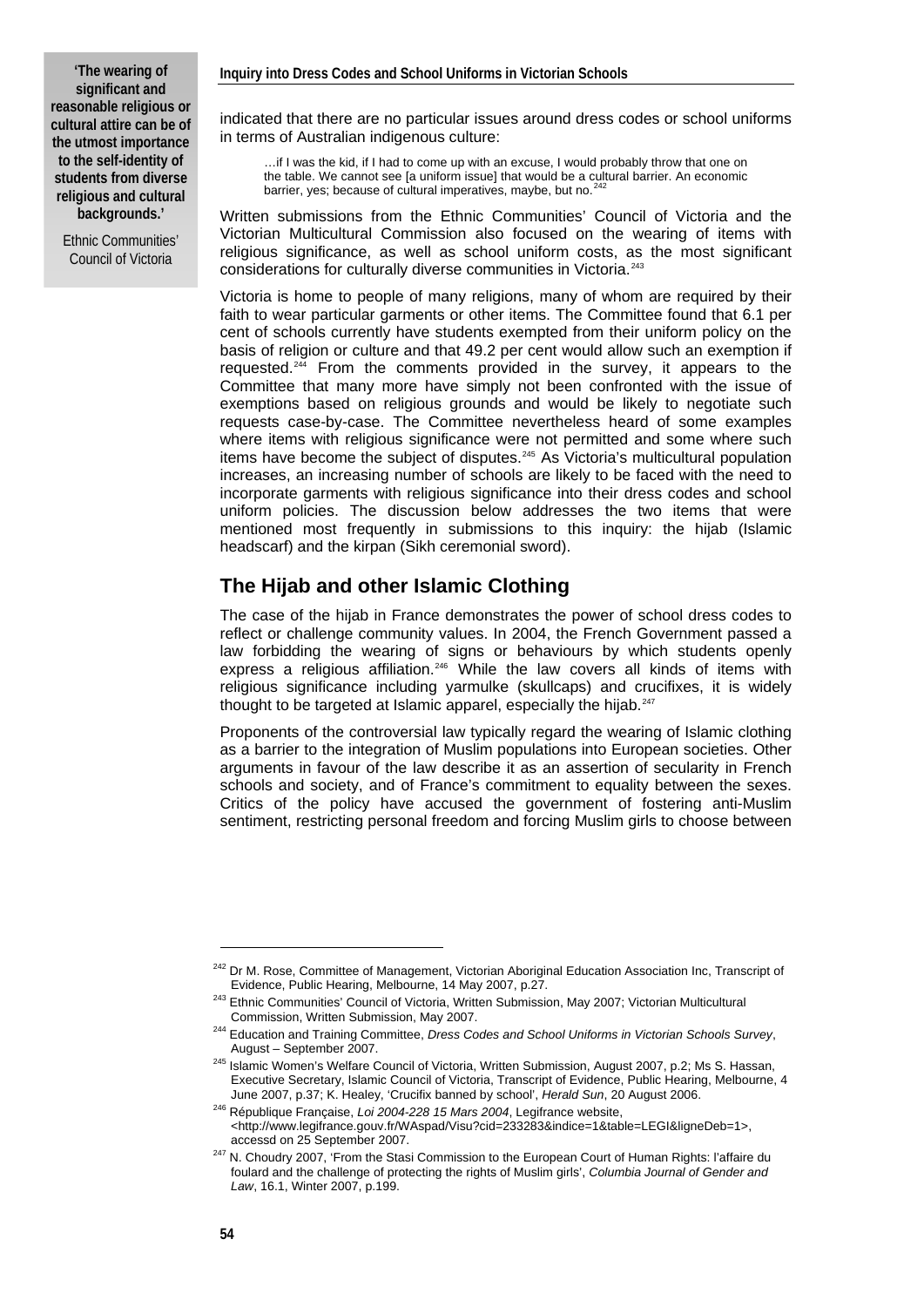their education and their faith.<sup>[248](#page-10-0)</sup> For some commentators, any kind of government intervention in the matter of headscarves is problematic:

It is more than time that French...officials hold up their own practices to the same critical scrutiny they use to examine and judge foreign cultures. For no matter what one thinks about the veil, forcing women to take it off is no better than forcing them to wear it; both ways are discriminatory and undemocratic.<sup>[249](#page-10-1)</sup>

Whatever its justification, the law has created bitter rifts both within and between Muslim and non-Muslim communities in France.

The Committee received a number of submissions arguing against a similar ban in Victorian schools. Many of these came from organisations representing culturally and linguistically diverse communities. These included the Victorian Multicultural Commission, Islamic Women's Welfare Council of Victoria, Ethnic Communities' Council of Victoria and representation at a public hearing from the Centre for Multicultural Youth Issues.

Several schools also addressed the issue of Islamic clothing. The Committee found that a number of schools make provisions for Muslim girls to wear hijabs through a simple statement in their uniform policy that they must be in school uniform colours.[250](#page-10-2) The Committee notes that such compromises may also occur informally as a gesture of goodwill, as demonstrated by the following comment from a written submission provided by the Victorian Association of State Secondary Principals:

We do not stress the colour of hijab that is acceptable, but most girls choose school colours anyway, thus demonstrating their willingness to be a part of our school  $culture<sup>251</sup>$  $culture<sup>251</sup>$  $culture<sup>251</sup>$ 

The Committee notes that other schools also provide additional options to meet Muslim students' preferences for modesty in dress, by including longer skirts or shirts with longer sleeves in their uniforms. The Committee observes that these choices might also help to accommodate the preferences of non-Muslim students.

The Committee notes that participation in sport can present particular difficulties for Muslim girls. The Islamic Women's Welfare Council of Victoria recommends that schools accommodate Islamic dress requirements in PE classes, including headscarves and loose-fitting clothing, so that Muslim girls may participate with confidence:

Young women should be offered a range of options to facilitate their participation in as many school activities as possible. For some young women, school will be their only<br>opportunity to access many of the resources Australian society provides.<sup>[252](#page-10-4)</sup>

This view was supported in public hearings by representatives of the Centre for Multicultural Youth Issues and the Islamic Council of Victoria.<sup>[253](#page-10-5)</sup> Ms Sherene Hassan, Executive Secretary, Islamic Council of Victoria, noted that many designers are now making sports clothing and swimwear that complies with Islamic requirements for modesty.[254](#page-10-6) Just as headscarves have been successfully

<span id="page-10-0"></span><sup>&</sup>lt;sup>248</sup> For example, 'French law on secularity and conspicuous religious symbols in schools', All Experts website,

<sup>&</sup>lt;http://en.allexperts.com/e/f/fr/french\_law\_on\_secularity\_and\_conspicuous\_religious\_symbols\_in\_sch

<span id="page-10-1"></span><sup>&</sup>lt;sup>249</sup> Ms R. El Habti. KARAMAH: Muslim Women Lawyers for Human Rights, cited in N. Choudry 2007, 'From the Stasi Commission to the European Court of Human Rights: l'affaire du foulard and the challenge of protecting the rights of Muslim girls', *Columbia Journal of Gender and Law*, 16.1, Winter

<span id="page-10-2"></span><sup>2007,</sup> p.199. 250 For example, Respondents, Education and Training Committee, *Dress Codes and School Uniforms in Victorian Schools Survey*, August – September 2007; Whittlesea Secondary College, Written Submission, July 2007, p.2; Shepparton High School, *Uniform Policy*, Shepparton High School

<span id="page-10-5"></span><span id="page-10-4"></span>

<span id="page-10-3"></span>website, <http://shs.vic.edu.au/parent\_information/policies/uniform/uniform.htm>.<br><sup>251</sup> Principal, Victorian Association of State Secondary Principals, Written Submission, April 2007, p.5.<br><sup>252</sup> Islamic Women's Welfare Cou Hearing, Melbourne, 30 April 2007, p.29; Ms S. Hassan, Executive Secretary, Islamic Council of Victoria, Transcript of Evidence, Public Hearing, Melbourne, 4 June 2007, p.38.<br><sup>254</sup> ibid.

<span id="page-10-6"></span>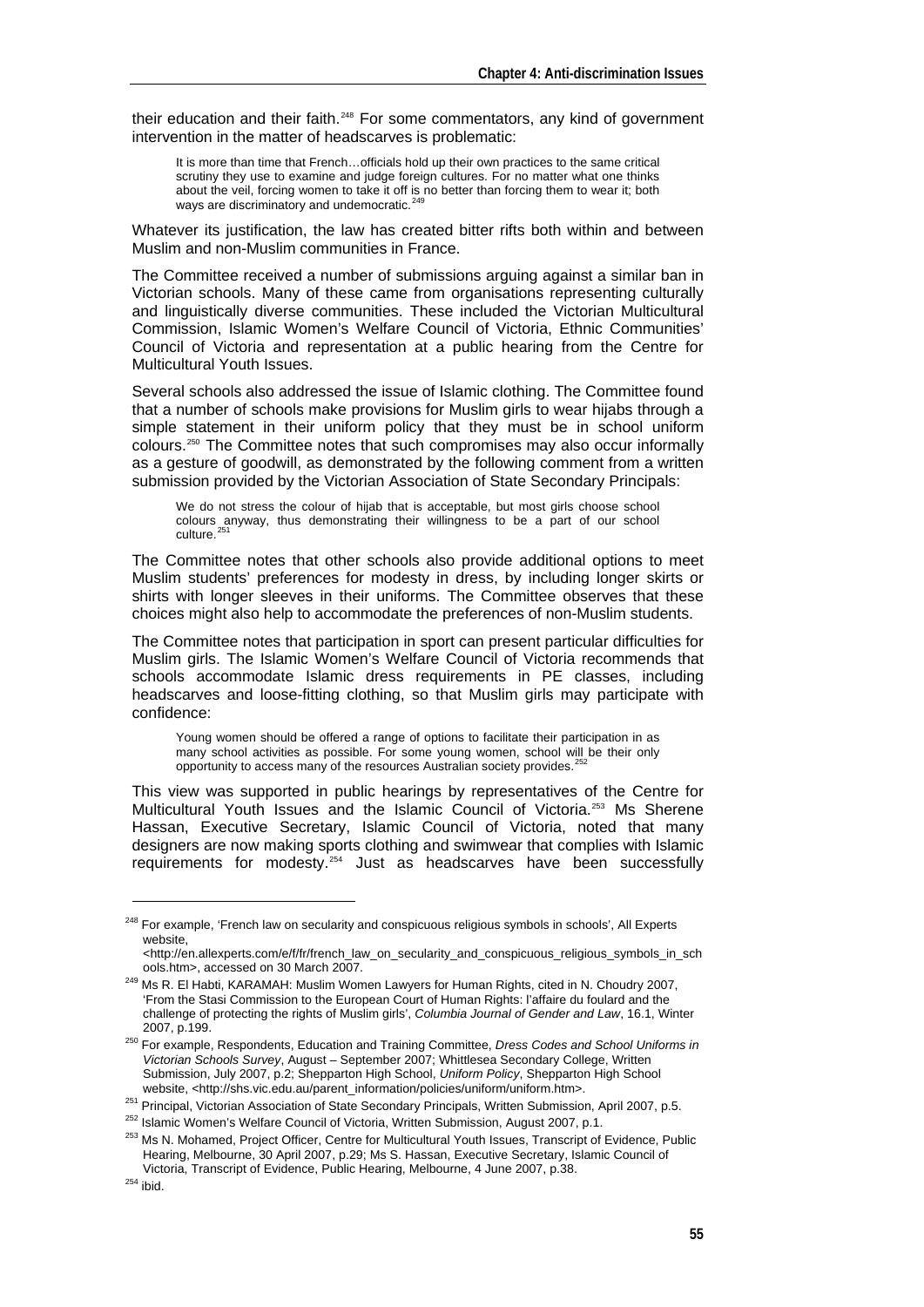**'Muslim girls are able to wear a hijab and long dress in school colours as part of our uniform. This inclusion has allowed these students to feel part of the school community and we have not experienced problems with other students regarding these additions.'** 

> Merrilands College School Council

incorporated into many school uniforms, the Committee is optimistic that schools will be able to make the necessary accommodations in their sports uniforms to further meet the needs of Muslim students.

Ms Leanne McGaw, Coordinator, Youth Participation Programs, Centre for Multicultural Youth Issues, observed, however, that acceptance of the hijab in a school uniform policy is not in itself sufficient to create an environment of religious tolerance in the school:

I guess anecdotes we have heard from young people in schools are that they do get teased about…the colour of the hijab or for wearing it, which causes them considerable distress and also pressure for them then to feel like they have to conform into the mainstream community…or the opposite can happen where they will absolutely not conform, and then therefore they become more hostile and defensive and isolated.

Nor are negative attitudes to Islamic clothing necessarily confined to students. Ms Sherene Hassan, Executive Secretary, Islamic Council of Victoria, noted that Islamic values may conflict with the values or principles of those who teach Muslim students:

…it might be that a school's policy…embraces or accepts the hijab as part of its uniform, but members of staff might have concerns about the hijab and perceive it to be a symbol of oppression. Those members of staff might make disparaging comments towards the female students who choose to wear the headscarf. That might be an issue if the sentiment is not consistent with the school policy. $\dot{3}$ 

This perspective reflects certain arguments in support of the French legislation, which have described Muslim headscarves as a 'symbol of oppression' and an enforced 'act of submission'.<sup>[257](#page-11-2)</sup> Proponents of these arguments in France have contended that the ban has helped emancipate some Muslim women.<sup>[258](#page-11-3)</sup>

Ms Nadia Mohamed, Project Officer, Centre for Multicultural Youth Issues, made the observation that not all Muslims in Victoria approach the hijab in the same way:

I used to take off my scarf when I was playing my softball or basketball...whereas there are some families that would be like, 'No, you definitely wear it.' There has to be recognition by the staff of how different, diverse it is within the Muslim community, how diverse they are. $2$ 

As with all items of religious significance, consideration of the wearing of the hijab and other Islamic clothing in schools must be accompanied by an understanding of the broader issues that accompany them. A written submission from the Islamic Women's Welfare Council of Victoria indicated that wearing the hijab presents many complex challenges for Muslim women in Victorian communities:

…the wearing of the hijab accompanies many associated issues that schools must be cognisant of. Within the broader community, young women who wear the hijab are more vulnerable to racial violence and taunts. Within the Muslim community, the cultural and political dynamics and pressures on Muslim women who don't wear the hijab is definitely a developing trend that needs to be monitored. In both cases, young women bear the brunt of issues in the broader community. $2$ 

The Committee encourages schools to work with Muslim students and their communities to understand the issues surrounding the hijab and other Islamic attire, and determine the best ways to accommodate the needs of Muslim students within their dress codes and school uniform policies.

<sup>&</sup>lt;sup>255</sup> Ms L. McGaw, Coordinator of Youth Participation Programs, Centre for Multicultural Youth Issues,<br>Transcript of Evidence, Public Hearing, Melbourne, 30 April 2007, p.29.

<span id="page-11-1"></span><span id="page-11-0"></span><sup>&</sup>lt;sup>256</sup> Ms S. Hassan, Executive Secretary, Islamic Council of Victoria, Transcript of Evidence, Public<br>Hearing, Melbourne, 4 June 2007, p.37.

<span id="page-11-2"></span><sup>&</sup>lt;sup>257</sup> N. Choudry 2007, 'From the Stasi Commission to the European Court of Human Rights: l'affaire du foulard and the challenge of protecting the rights of Muslim girls', *Columbia Journal of Gender and* 

*Law*, 16.1, Winter 2007, p.200. 258 E. Bryant, 'Europe draws battle lines on head scarves', *San Francisco Chronicle*, 22 October 2006,

<span id="page-11-4"></span><span id="page-11-3"></span>p.A17.<br><sup>259</sup> Ms N. Mohamed, Project Officer, Centre for Multicultural Youth Issues, Transcript of Evidence, Public Hearing, Melbourne, 30 April 2007, p.31.<br><sup>260</sup> Islamic Women's Welfare Council of Victoria, Written Submission, August 2007, p.2.

<span id="page-11-5"></span>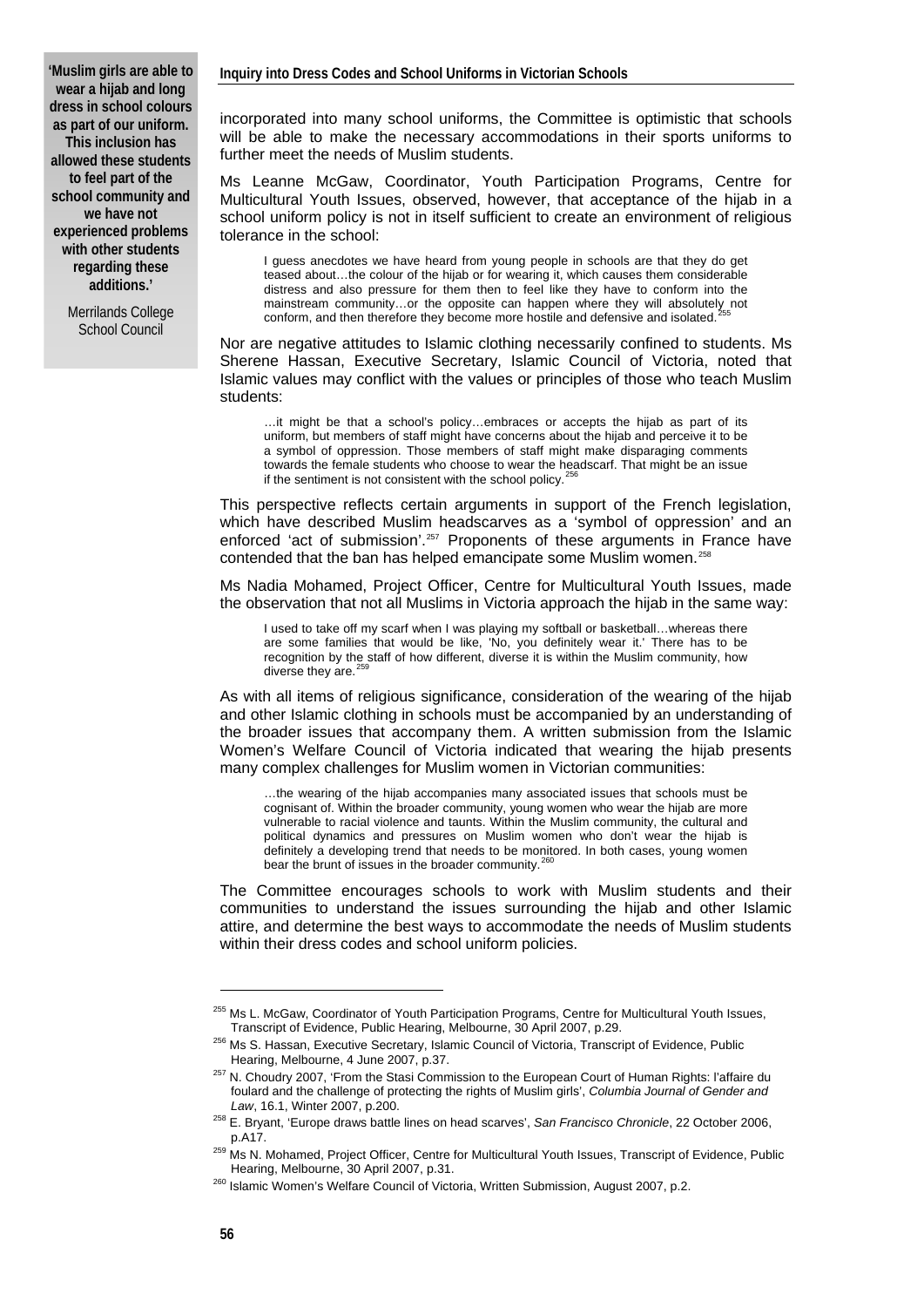#### **The Kirpan**

The kirpan—a small, curved, ornamental sword—attracted some controversy in this inquiry. The kirpan is one of five articles of faith that initiated Sikh males are required to carry on their person at all times. Its purpose is solely the demonstration of faith, and the religion dictates that it is not to be used in aggression as a weapon. The kirpan is carried in a sheath, worn on a strap over the shoulder under the wearer's garments and out of sight.<sup>[261](#page-12-0)</sup>

The Committee received written submissions from the Victorian Multicultural Commission and Sikh Interfaith Council of Victoria supporting the wearing of all items with religious significance in schools, including the kirpan for initiated Sikhs.<sup>[262](#page-12-1)</sup> The Sikh Interfaith Council noted that only a small number of Sikhs (especially at school age) are initiated, but that once initiated, Sikhs must carry their kirpan at all times and are required to 'make atonement' if they do not. $^{263}$  $^{263}$  $^{263}$  The Council also reported that there is no evidence to suggest that the kirpan has ever been used for any criminal purpose or to commit violence, even in the United Kingdom where there is a much larger Sikh community than in Australia.<sup>26</sup>

The Committee notes that most Australian states have a Control of Weapons Act or similar legislation, which provides exemptions to allow Sikhs to carry the kirpan. As noted by the Sikh Interfaith Council of Victoria, New South Wales has gone even further, providing a statutory defence for the wearing of the kirpan in schools.<sup>[265](#page-12-4)</sup> Similarly, the law on weapons in the United Kingdom was strengthened and extended to schools and, since 1996, British students have been allowed to carry the kirpan in schools.<sup>[266](#page-12-5)</sup>

The Victorian Multicultural Commission reported that there are currently two exemptions to Victorian weapons control legislation that allow initiated Sikhs to carry the kirpan: the ceremonial dress exemption, made under the *Firearms and Other Weapons Act* 1958, which remains in force by virtue of the *Control of Weapons Act* 1990; and the 2004 general exemption allowing members of a religion whose practices involve swords to possess swords, provided they comply with requirements regarding transport, security and storage of those weapons.<sup>26</sup> The Commission's written submission sought a similar exemption for initiated Sikhs in the wearing of the kirpan with a government school uniform.<sup>[268](#page-12-7)</sup>

However, submissions supporting the wearing of the kirpan in Victorian schools sparked resistance from some quarters. Objections to the kirpan were typically based on the threat that it is seen to pose to student safety. Mr Brian Burgess, President, Victorian Association of State Secondary Principals, was quoted in the media as saying that it is 'not appropriate that something that can be used as a weapon is brought into a school<sup>'.[269](#page-12-8)</sup> His view was supported in the same article by Ms Mary Bluett, President, Australian Education Union (Victorian Branch).[270](#page-12-9) An online forum on the issue obtained a number of further comments from members of the public opposed to the wearing of the kirpan in schools.<sup>[271](#page-12-10)</sup> The Committee also

<span id="page-12-1"></span><span id="page-12-0"></span><sup>&</sup>lt;sup>261</sup> Sikh Interfaith Council of Victoria Inc, Supplementary Submission, July 2007, p.2.<br><sup>262</sup> Victorian Multicultural Commission, Written Submission, May 2007, pp.1-2; Sikh Interfaith Council of Victoria Inc, Written Submission, June 2007, p.1.<br><sup>263</sup> Sikh Interfaith Council of Victoria Inc, Supplementary Submission, July 2007, p.2.<br><sup>264</sup> House of Commons, *Hansard Debates*, 5 December 2006, cited in Sikh Interfait

<span id="page-12-2"></span>

<span id="page-12-5"></span>

<span id="page-12-7"></span><span id="page-12-6"></span>

<span id="page-12-10"></span><span id="page-12-9"></span><span id="page-12-8"></span>

<span id="page-12-4"></span><span id="page-12-3"></span>Inc, Supplementary Submission, July 2007, pp.1 & 4.<br><sup>265</sup> Sikh Interfaith Council of Victoria Inc, Supplementary Submission, July 2007, pp.2-3.<br><sup>266</sup> ibid., p.2.<br><sup>267</sup> Victorian Multicultural Commission, Written Submission <[http://www.news.com.au/heraldsun/comments/0,22023,21878958-2862,00.html>](http://www.news.com.au/heraldsun/comments/0,22023,21878958-2862,00.html), accessed on 10 July 2007.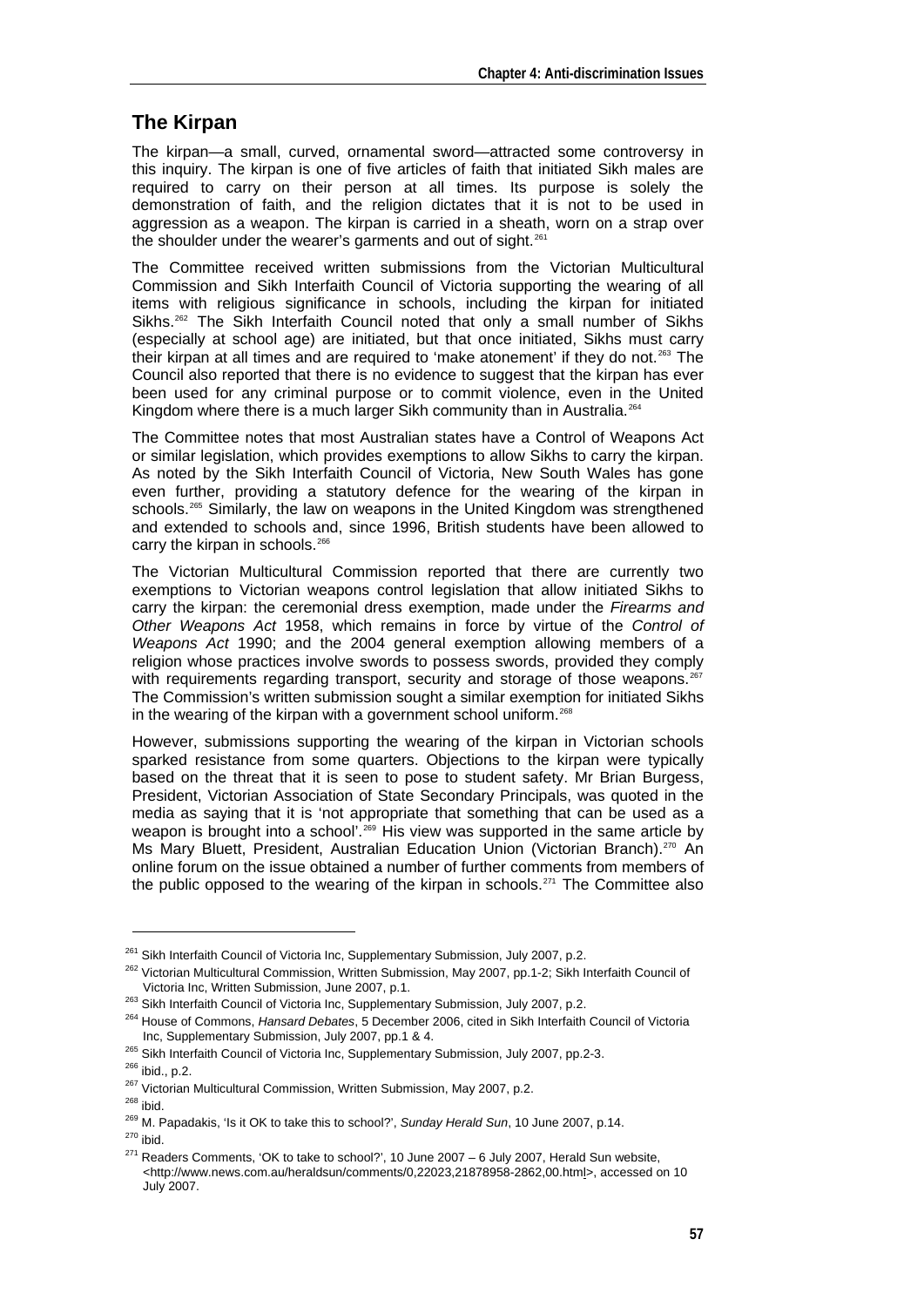received a written submission from the Secular Party of Australia, arguing against permitting the kirpan.<sup>[272](#page-13-0)</sup>

The Committee notes that some schools overseas have tried to agree a compromise between permitting the kirpan to be worn and assuaging concerns about student safety. In some Californian schools, kirpans must be blunted and riveted into a sheath to negate their potential to be used as weapons.<sup>[273](#page-13-1)</sup> In a 2006 court case involving the wearing of a kirpan in a Canadian school, the school initially proposed a requirement that the student simply ensure the kirpan was wrapped safely and remained concealed. However, this solution was subsequently deemed insufficient by the school district administrators.<sup>[274](#page-13-2)</sup>

In a recent media interview, a spokesperson from the Department of Education and Early Childhood Development suggested that the kirpan could be replaced with a small replica or pendant.<sup>[275](#page-13-3)</sup> Such a suggestion, however, is not supported by the Sikh Interfaith Council of Victoria:

To suggest the using of a replica or any form of material is to belittle the religion. A replica or pendant is not acceptable. The kirpan cannot be of any material other than steel. $276$ 

The Committee therefore notes that any such compromises are likely to require significant negotiation between schools and their Sikh students and communities.

The Committee recognises the significance of the kirpan as an article of religious faith. It also acknowledges fears among some members of society that the kirpan could be dangerous if misappropriated or misused. The Committee therefore recommends that schools work with Sikh students and their communities to negotiate appropriate standards for the kirpan, as part of their general consultation around the wearing of items with religious significance. The Committee also recommends that the Department of Education and Early Childhood Development investigate how the needs of Sikh students can best be met within the duty of care that schools owe to their students, and provide schools with further guidelines or advice if necessary.

#### **General Issues Around Items with Religious Significance**

As noted above, the prevailing view in evidence to the inquiry is that dress codes and school uniform policies in Victorian schools should accommodate clothing and other items with religious significance. The Committee nonetheless acknowledges arguments against the wearing of clothing and other items of religious significance received in the course of the inquiry. The Secular Party of Australia put forward the view that prohibiting such attire *protects* students' rights: it advocates the rights of children to not have a religion 'imposed on them' by their parents and argued that schools must teach students to 'make rational and informed decisions about their own lives'.<sup>[277](#page-13-5)</sup> In another written submission, the Atheist Foundation of Australia argued that dress codes and school uniforms in Victorian schools should reflect the secular nature of Australian society:

…dress codes and uniforms must not include religious, commercial or political symbolism, by way of logos, jewellery or attached paraphernalia...Australia is a secular<br>nation and its laws and regulations must be a reflection of that.<sup>[278](#page-13-6)</sup>

The Committee notes that the Victorian Government recently asserted its commitment to secularism in public schools by passing the *Education and Training Reform Act* 2006, which includes the provision under section 2.2.10 that 'education

<span id="page-13-2"></span><span id="page-13-1"></span><span id="page-13-0"></span><sup>&</sup>lt;sup>272</sup> The Secular Party of Australia, Written Submission, June 2007, p.2.<br><sup>273</sup> M. Hamilton 2005, *God vs. the Gavel*, Cambridge University Press, Cambridge, p.116.<br><sup>274</sup> Multani v. Commission scolaire Marguerite-Bourgeoy

<span id="page-13-3"></span>

<span id="page-13-4"></span>

<span id="page-13-6"></span><span id="page-13-5"></span>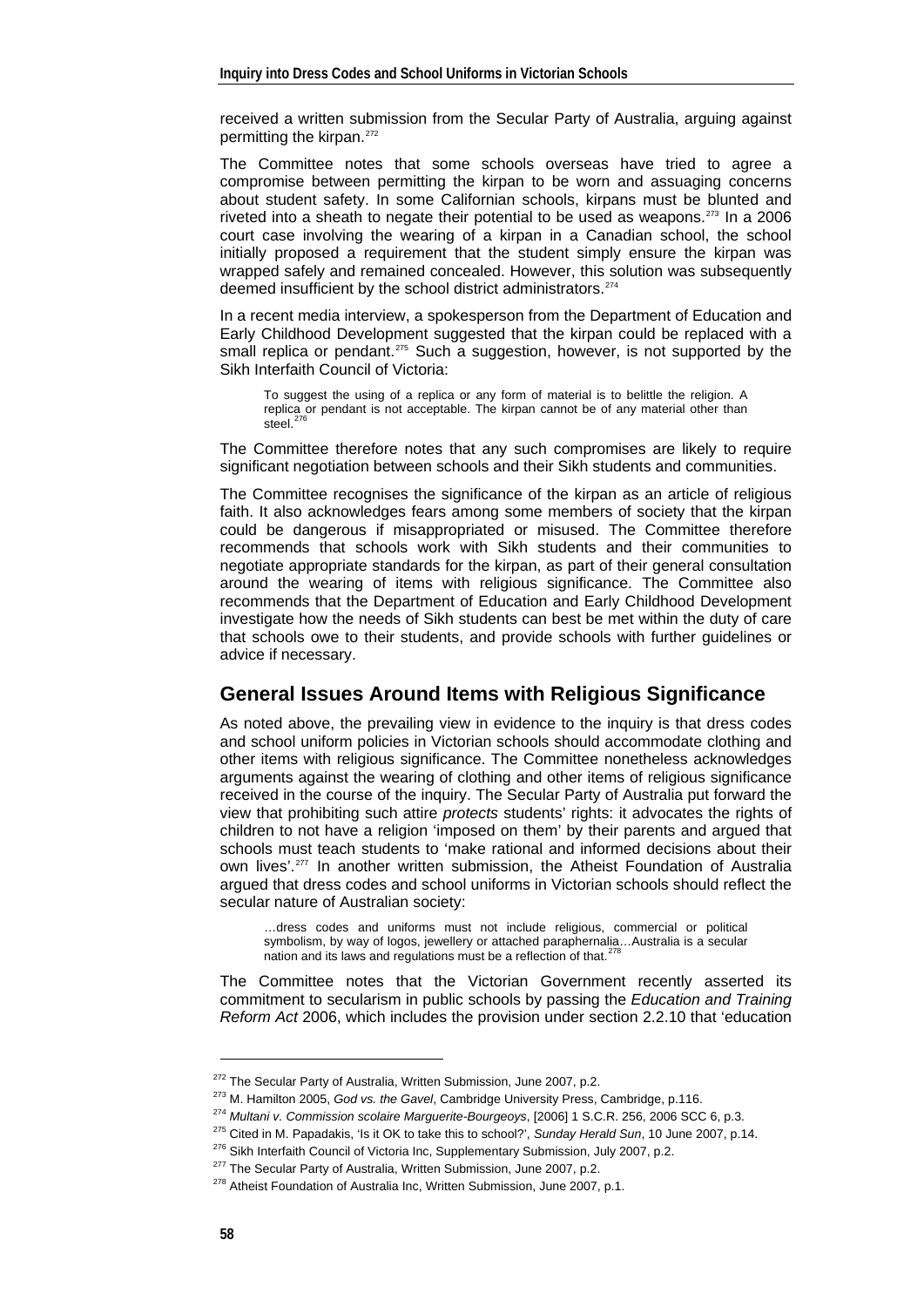in government schools must be secular and not promote any particular religious practice, denomination or sect'. The Committee notes that for some people, secularity is thought to include the prohibition of all demonstrations of religious affiliation in schools.

Although some may argue that the non-government sector can respond to the needs of students seeking a non-secular school environment, the Committee does not believe that non-government schools should be the only options available to students from diverse religious and cultural backgrounds. One student from Stockdale Road Primary School emphasised this point to the Committee in her statement on uniform exemptions:

Religious people should still get to wear their religious clothing, and religious people should be allowed to go to any government school that they or their families choose. My family goes to church and at the moment my family cannot afford a private school, and I know that I am not the only one around who is like that.<sup>2</sup>

The Victorian Multicultural Commission also argued in its written submission that students from diverse religious and cultural backgrounds have a right to be accommodated in government schools:

It is imperative for appropriate exemption criteria and processes to be included within the findings of your Inquiry to recognise the cultural and religious rights of Victorians within government schools.

The Committee supports the view that all Victorian students have the right to attend a government school, irrespective of their culture or religion. It therefore believes that prohibitions on the wearing of items with religious significance should not be used as grounds for excluding students from diverse religious and cultural backgrounds from Victorian government schools.

The Committee therefore supports the Department of Education and Early Childhood Development's current advice to schools, that exemptions to dress codes and school uniform policies on the grounds of religion should be permitted. The Committee recommends that this advice be supplemented by more detailed guidance and examples of best practice where appropriate. The Committee also recognises that these issues may be faced by schools across all education sectors; for example, the Catholic Education Commission of Victoria identified a need for 'clear guidance' on 'culturally important attire'.[281](#page-14-2) The Committee therefore encourages all relevant education authorities to provide similar advice and support to schools, to help them develop policies on the wearing of clothing and other items with religious significance.

**Recommendation 4.3:** That the Department of Education and Early Childhood Development require all Victorian schools to accommodate clothing and other items with religious significance where appropriate, within a framework developed by the Department.

## **Philosophical or Conscientious Objections**

For some students and parents, a dress code or school uniform policy may conflict with genuine personal values or beliefs, and give rise to a philosophical or conscientious objection. The Committee emphasises that such objections extend far beyond a simple preference not to wear a school uniform, or a dislike for a particular school's dress code or uniform policy. The Committee also recognises that such cases are relatively rare, but that they may be particularly challenging for schools where they do arise.

<sup>&</sup>lt;sup>279</sup> Ms A. Shaw, Year 6 Student, Stockdale Road Primary School (Traralgon), Transcript of Evidence,<br>Public Hearing, Legislative Council Chamber, Melbourne, 6 September 2007, p.15.

<span id="page-14-1"></span><span id="page-14-0"></span><sup>&</sup>lt;sup>280</sup> Victorian Multicultural Commission, Written Submission, May 2007, p.1.<br><sup>281</sup> Catholic Education Commission of Victoria Ltd, Written Submission, May 2007, p.2.

<span id="page-14-2"></span>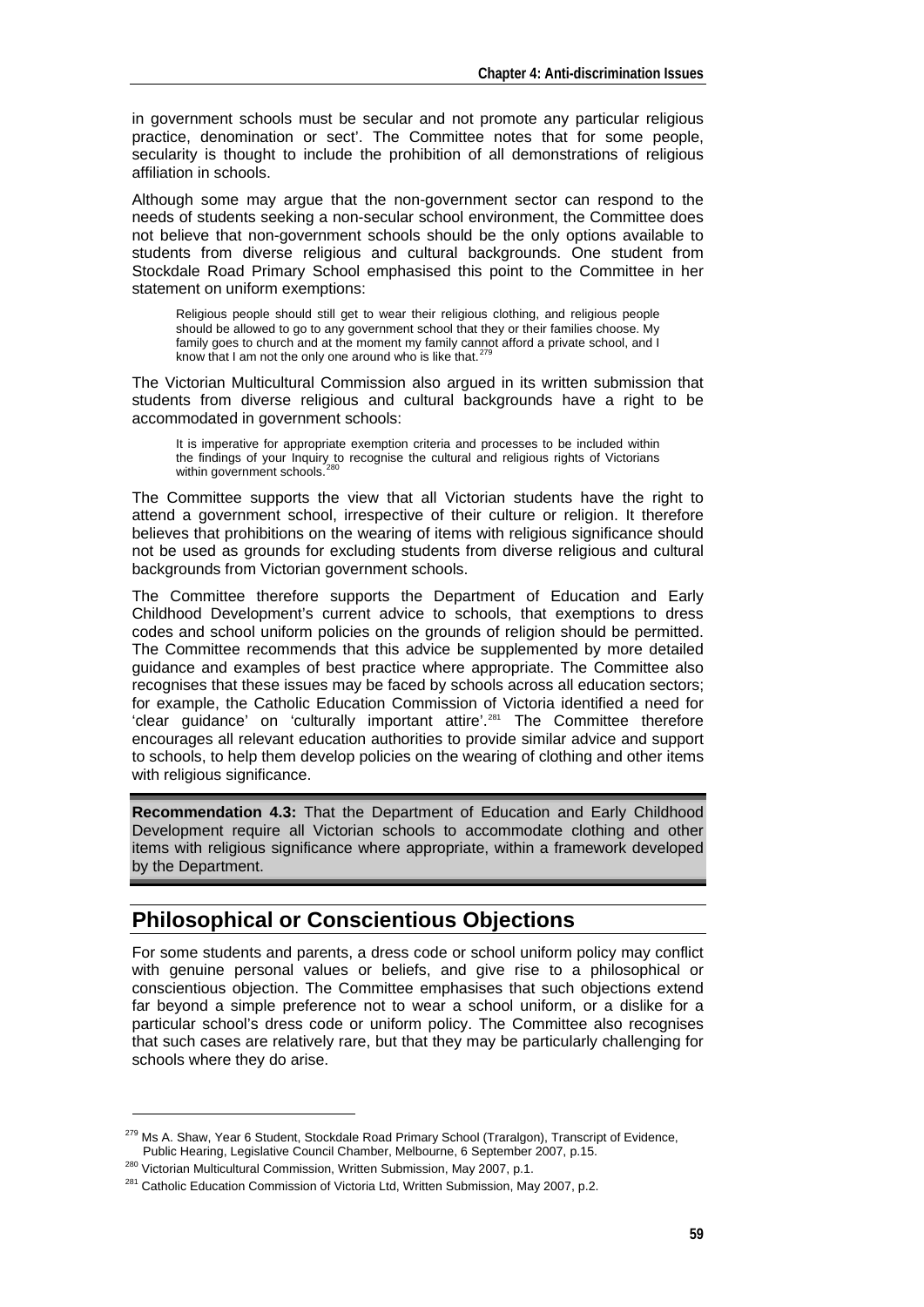#### **Inquiry into Dress Codes and School Uniforms in Victorian Schools**

**'I have never personally worn a school uniform… [My mother] decided that school uniform was not good enough for her daughter, so she did not let me wear one. She decided that it would not help my education and was morally unethical.'** 

Sinead Mildenhall, Year 9 Student, Footscray City College

The Department of Education and Early Childhood Development's policy statement on school dress codes does not currently provide schools with explicit guidance regarding philosophical objections. However, they are addressed in guidelines provided by some other education departments in Australia. The NSW Department of Education and Training's policy statement on school uniforms states that schools must respect objections to uniforms on principle, but should also initiate dialogue with parents to ascertain the real reasons behind the objection:

Principals may be faced with conscientious or 'principled' objections by individual parents to their child's wearing of a school uniform, or of individual items specified within school uniform requirements…These objections must be respected. However nonconfrontational approaches should be used to engage parents in clarifying the reasons for their objection.

The Queensland Department of Education, Training and the Arts also requires that in resolving matters of conflict about a school uniform, principals should consider conscientious objections, along with objections raised on any reasonable religious or cultural grounds.[283](#page-15-1) The Law Institute of Victoria's written submission suggests that the Department of Education and Early Childhood Development should consider providing similar guidelines to assist Victorian schools.[284](#page-15-2)

The Committee notes that freedom of expression is one of the rights protected by the new Victorian *Human Rights Charter*, albeit subject to 'reasonable' limitations. Mr Matthew Carroll, Manager, Human Rights Unit, Victorian Equal Opportunity and Human Rights Commission, explained that the Charter may affect the way in which 'conscientious objections' to school uniforms are treated by the law:

A simple complaint of, 'I am opposed to uniform policies. I don't wish to comply,' in the absence of a link to a protected attribute would mean that it could not come to the commission as a discrimination complaint. If a student or their parent were alleging broader issues around freedom of expression, the only avenue that we could identify at this point would be the possibility of a complaint to the Ombudsman, on the basis that the policy being auspiced by the Department of Education and enforced by the school might be in conflict with the Charter of Human Rights and Responsibilities.<sup>3</sup>

As the *Human Rights Charter* only came into effect in 2007, this legal process has yet to be tested in Victoria. However, the Committee found evidence to suggest that any legal responsibilities Victorian schools may have to consider conscientious or philosophical objections to wearing a school uniform are not widely reflected in practice. The Committee's survey found that only 17.8 per cent of Victorian schools would consider requests for exemptions to their dress codes or uniform policies on philosophical grounds.[286](#page-15-4) However, the Committee notes that at the time of the inquiry, 2.7 per cent of schools (mostly in the government sector) had students exempted on such grounds.<sup>[287](#page-15-5)</sup>

Mr Brian Burgess, President, Victorian Association of State Secondary Principals, told the Committee that philosophical disputes between parents and schools over uniform policies are currently a 'particularly difficult' process to work through.<sup>[288](#page-15-6)</sup> He described a 'very bruising battle' between one school and a student's father, which ended with the student being exempted from the uniform policy. Although the situation was eventually resolved, the Committee is concerned about the impact of

<span id="page-15-0"></span><sup>282</sup> Department of Education and Training (New South Wales) 2004, *School Uniforms in New South* 

<span id="page-15-1"></span>*Wales Government Schools*, DET, Sydney, p.10.<br><sup>283</sup> Department of Education, Training and the Arts (Queensland), 'Responsibilities', *SMS-PR-022:*<br>*Student Dress Code*, November 2007, DETA, Brisbane.

<span id="page-15-2"></span><sup>&</sup>lt;sup>284</sup> Law Institute of Victoria, Written Submission, June 2007, p.6.<br><sup>285</sup> Mr M. Carroll, Manager, Human Rights Unit, Victorian Equal Opportunity and Human Rights<br>Commission, Transcript of Evidence, Public Hearing, Melbour

<span id="page-15-4"></span><span id="page-15-3"></span><sup>&</sup>lt;sup>286</sup> The Committee's survey found that 28.6% of schools in the government sector, 8.2% in the Catholic sector and 3.1% in the independent sector would consider exemptions from the dress code or school

uniform policy on the basis of philosophical objections. 287 Education and Training Committee, *Dress Codes and School Uniforms in Victorian Schools Survey*,

<span id="page-15-6"></span><span id="page-15-5"></span>August – September 2007.<br><sup>288</sup> Mr B. Burgess, President, Victorian Association of State Secondary Principals, Transcript of Evidence, Public Hearing, Melbourne, 30 April 2007, p.4.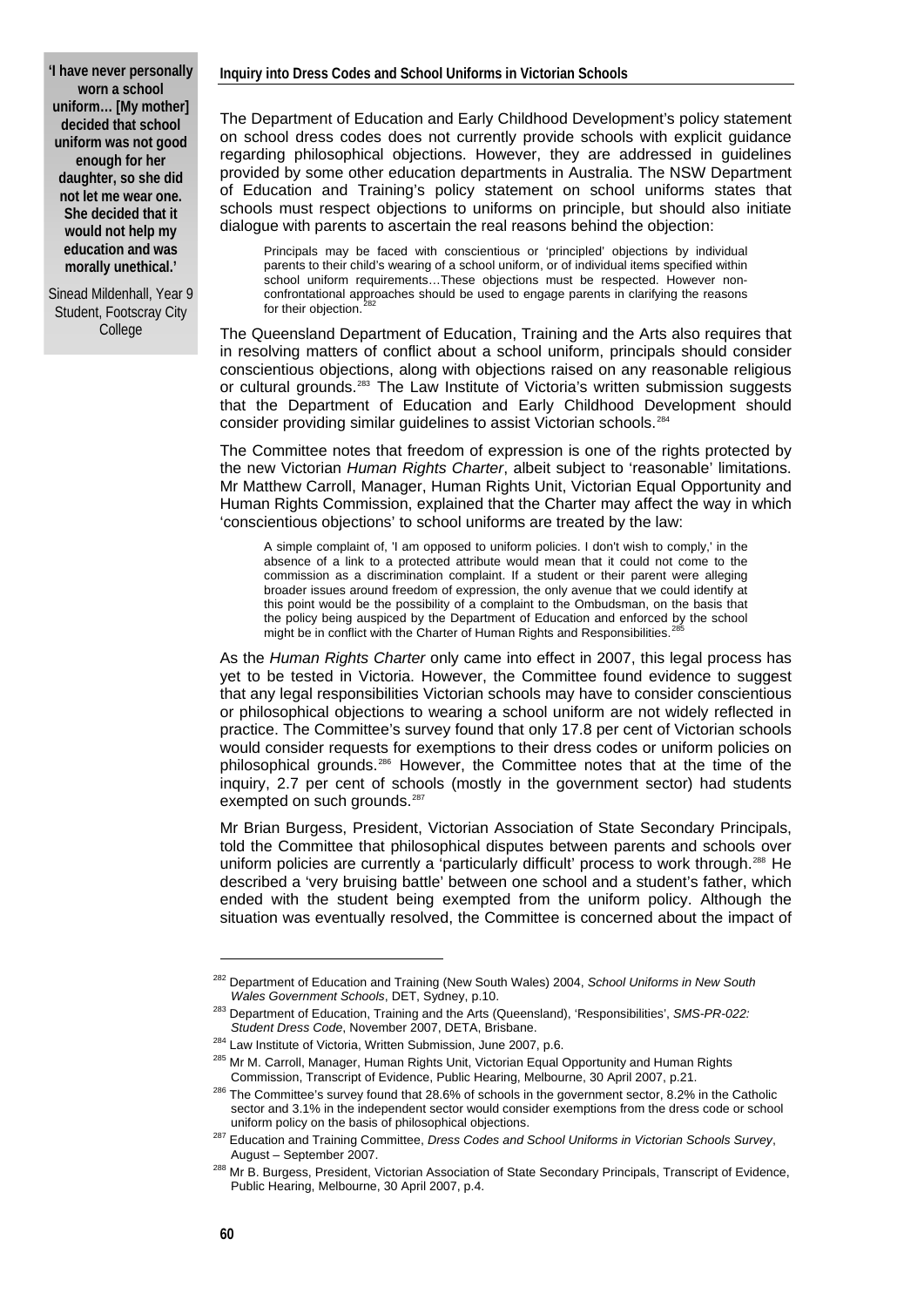the dispute on the student and his family's relationship with the school, and on the credibility of the school's uniform policy among other students and families.

The Committee believes that appropriate processes for negotiating conscientious objections to dress codes and school uniform policies are likely to involve balancing the rights and responsibilities of the school, and those of the student or family. Schools have a right to impose limits on individual freedom of expression, but a responsibility to ensure that the limitation is reasonable, as set out in the *Human Rights Charter.* Students and families have a right to express their beliefs and opinions, but may also be seen as having a responsibility to ensure that their claims to these rights are reasonable. For example, one school told the Committee that it 'would consider *genuine* cases' of conscientious objection to its uniform policy.[289](#page-16-0) The Committee notes the difficulties involved in differentiating between a genuine and unsubstantiated philosophical objection, but believes that schools should undertake to understand objections as fully as possible in order to determine an appropriate response.

In essence, the Committee recognises the rights of students and their families to pursue genuine philosophical objections to a dress code or school uniform policy. The Committee believes, however, that parents need to be cognisant of the potential negative impacts on their children's learning and social standing within the school, when pursuing exemptions from a school uniform policy based on a philosophical objection. The Committee also believes that clearer departmental guidance and more formal dispute resolution processes (as outlined in Chapter 8) may help to minimise the negative effects for parties involved in such disputes in the future.

**Recommendation 4.4:** That the Department of Education and Early Childhood Development publish guidelines to assist schools with appropriate responses to conscientious or philosophical objections to their dress code or school uniform policy raised by members of their school community.

# **Conclusion**

1

The Committee is pleased to note that most Victorian schools recognise the importance of equality and anti-discrimination issues in their dress codes and school uniform policies. The Committee found that most schools develop policies that apply to all students in consultation with their communities, and then work with individuals and families to negotiate exemptions on a case-by-case basis where necessary. Nevertheless, the Committee has found that some difficulties have arisen around discrimination with respect to dress codes and school uniform policies in Victorian schools, as evidenced by various complaints received by relevant education and legal authorities.

As this chapter has shown, the issue of anti-discrimination rests on a complex legal and political framework. Evidence to this inquiry has revealed some areas in which greater clarity may be desirable at a legislative and policy level. The Committee notes that disputes over discrimination with respect to dress codes and school uniforms can become serious, for students, schools and their communities. The Committee therefore believes that clearer policy and guidelines in this area from the Department of Education and Early Childhood Development would go some way towards smoothing the resolution of any future issues. In addition, departmental guidelines must keep pace with changes in the relevant legislation and how it is applied. The Committee therefore also encourages the Department to monitor instances where the *Equal Opportunity Act* 1995, *Charter of Human Rights and Responsibilities Act* 2006 or other relevant legal instruments have been

<span id="page-16-0"></span><sup>289</sup> Respondent, Education and Training Committee, *Dress Codes and School Uniforms in Victorian Schools Survey*, August – September 2007.